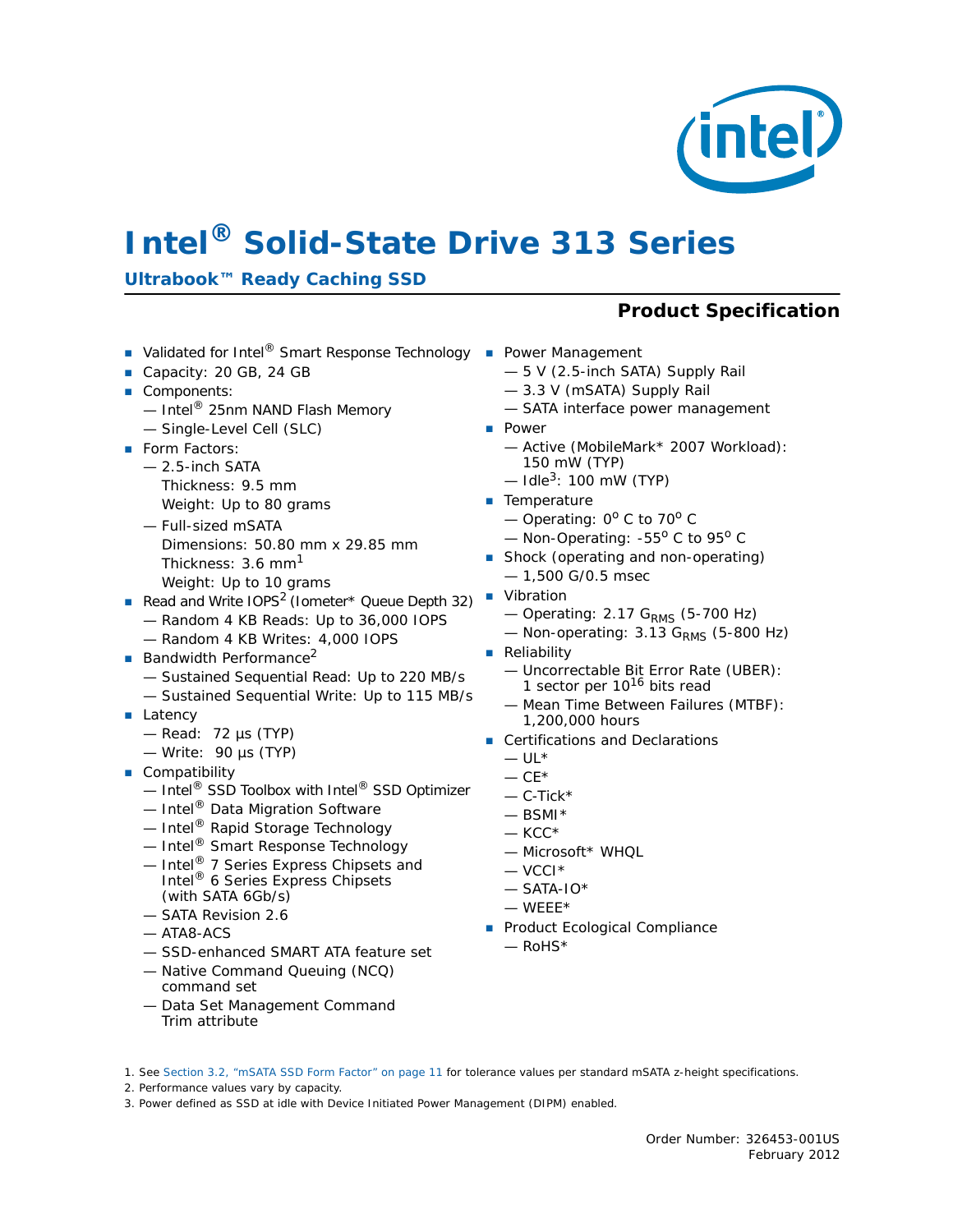

### **Ordering Information**

Contact your local Intel sales representative for ordering information.

INFORMATION IN THIS DOCUMENT IS PROVIDED IN CONNECTION WITH INTEL PRODUCTS. NO LICENSE, EXPRESS OR IMPLIED, BY ESTOPPEL OR OTHERWISE, TO ANY INTELLECTUAL PROPERTY RIGHTS IS GRANTED BY THIS DOCUMENT. EXCEPT AS PROVIDED IN INTEL'S TERMS AND CONDITIONS<br>OF SALE FOR SUCH PRODUCTS, INTEL ASSUMES NO LIABILITY WHATSOEVER AND INTEL DISCLAIMS ANY EXPRES TO SALE AND/OR USE OF INTEL PRODUCTS INCLUDING LIABILITY OR WARRANTIES RELATING TO FITNESS FOR A PARTICULAR PURPOSE, MERCHANTABILITY, OR INFRINGEMENT OF ANY PATENT, COPYRIGHT OR OTHER INTELLECTUAL PROPERTY RIGHT.

UNLESS OTHERWISE AGREED IN WRITING BY INTEL, THE INTEL PRODUCTS ARE NOT DESIGNED NOR INTENDED FOR ANY APPLICATION IN WHICH THE FAILURE OF THE INTEL PRODUCT COULD CREATE A SITUATION WHERE PERSONAL INJURY OR DEATH MAY OCCUR.

Intel may make changes to specifications and product descriptions at any time, without notice. Designers must not rely on the absence or characteristics<br>of any features or instructions marked "reserved" or "undefined." Int for conflicts or incompatibilities arising from future changes to them. The information here is subject to change without notice. Do not finalize a design with this information.

The products described in this document may contain design defects or errors known as errata which may cause the product to deviate from published<br>specifications. Current characterized errata are available on request.

Contact your local Intel sales office or your distributor to obtain the latest specifications and before placing your product order.

Copies of documents which have an order number and are referenced in this document, or other Intel literature, may be obtained by calling 1-800-548- 4725, or go to: http://www.intel.com/design/literature.htm

Low Halogen: Applies only to brominated and chlorinated flame retardants (BFRs/CFRs) and PVC in the final product. Intel components as well as purchased components on the finished assembly meet JS-709 requirements, and the PCB/substrate meet IEC 61249-2-21 requirements. The<br>replacement of halogenated flame retardants and/or PVC may not be better for the environme

Copyright © 2012 Intel Corporation. All rights reserved.

Intel, the Intel logo, and Ultrabook are trademarks of Intel Corporation in the U.S. and other countries.

\*Other names and brands may be claimed as the property of others.

Copyright © 2012 Intel Corporation. All rights reserved.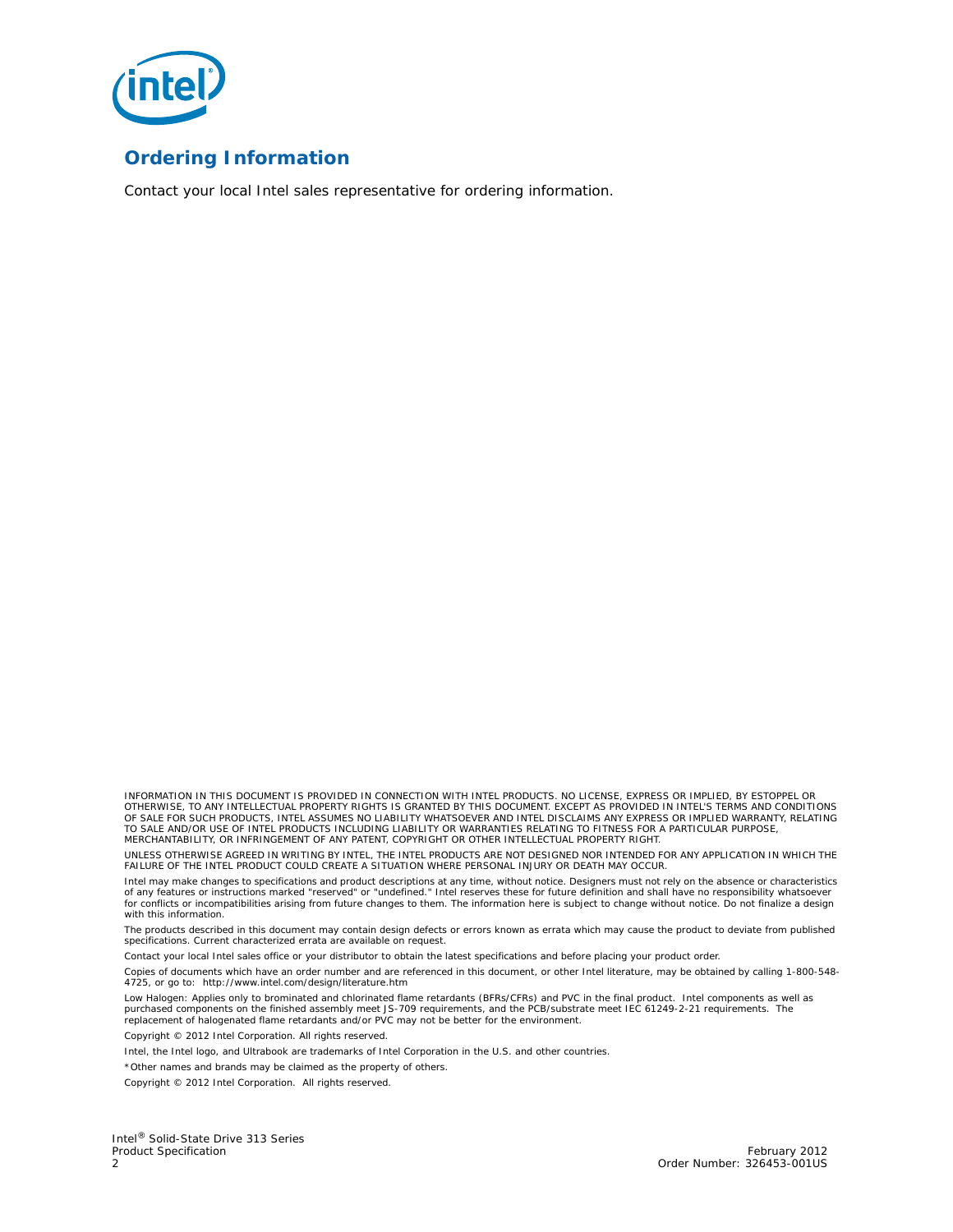

## **Contents**

| 1.0 |                                                                                                                       |  |  |  |
|-----|-----------------------------------------------------------------------------------------------------------------------|--|--|--|
| 2.0 | 2.1<br>2.2<br>2.3<br>2.4<br>2.5<br>2.6                                                                                |  |  |  |
| 3.0 | 3.1<br>3.2                                                                                                            |  |  |  |
| 4.0 | 4.1<br>4.2<br>4.3<br>4.3.1<br>4.3.2                                                                                   |  |  |  |
| 5.0 | 5.1<br>5.2<br>5.3<br>5.4<br>5.4.1<br>5.4.2<br>5.5<br>5.6<br>5.7<br>5.8<br>5.9<br>5.10<br>5.11<br>5.12<br>5.13<br>5.14 |  |  |  |
| 6.0 |                                                                                                                       |  |  |  |
| 7.0 |                                                                                                                       |  |  |  |
| 8.0 |                                                                                                                       |  |  |  |
| 9.0 |                                                                                                                       |  |  |  |
| A   |                                                                                                                       |  |  |  |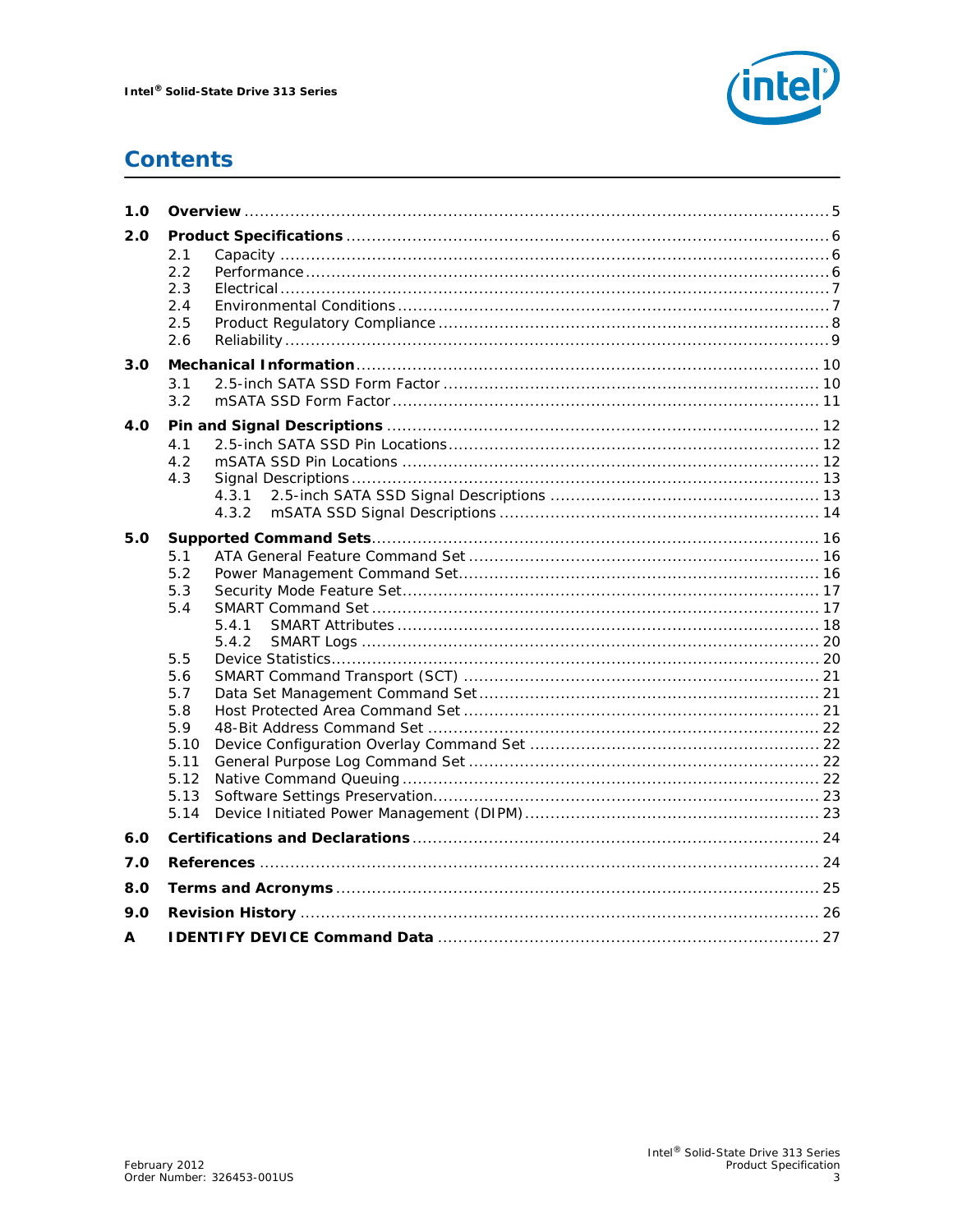

*Intel® Solid-State Drive 313 Series*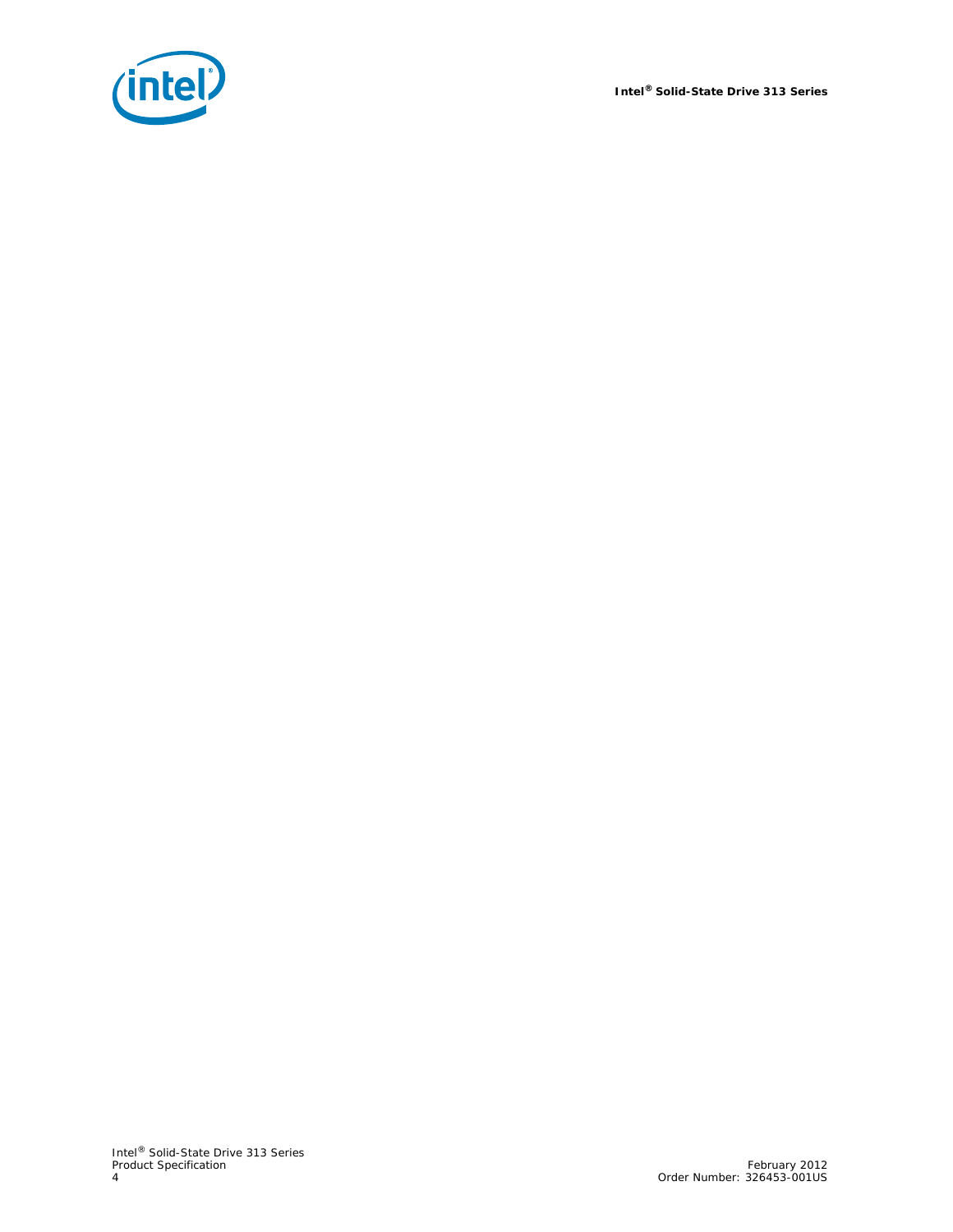

### <span id="page-4-0"></span>**1.0 Overview**

This document describes the specifications and capabilities of the Intel® Solid-State Drive 313 Series (Intel<sup>®</sup> SSD 313 Series).

The Intel SSD 313 Series combines 25nm single-level cell (SLC) Intel® NAND Flash Memory technology with our innovative high-performance controller to deliver a highperformance, high-endurance solid-state drive (SSD) targeted for solutions that use an SSD as a cache for hard disk drives  $-$  such as systems with Intel® Smart Response Technology — or for high-performance embedded solutions.

The Intel SSD 313 Series is available in two form factors:

- 2.5-inch SATA for traditional SATA designs
- mSATA for small form factor designs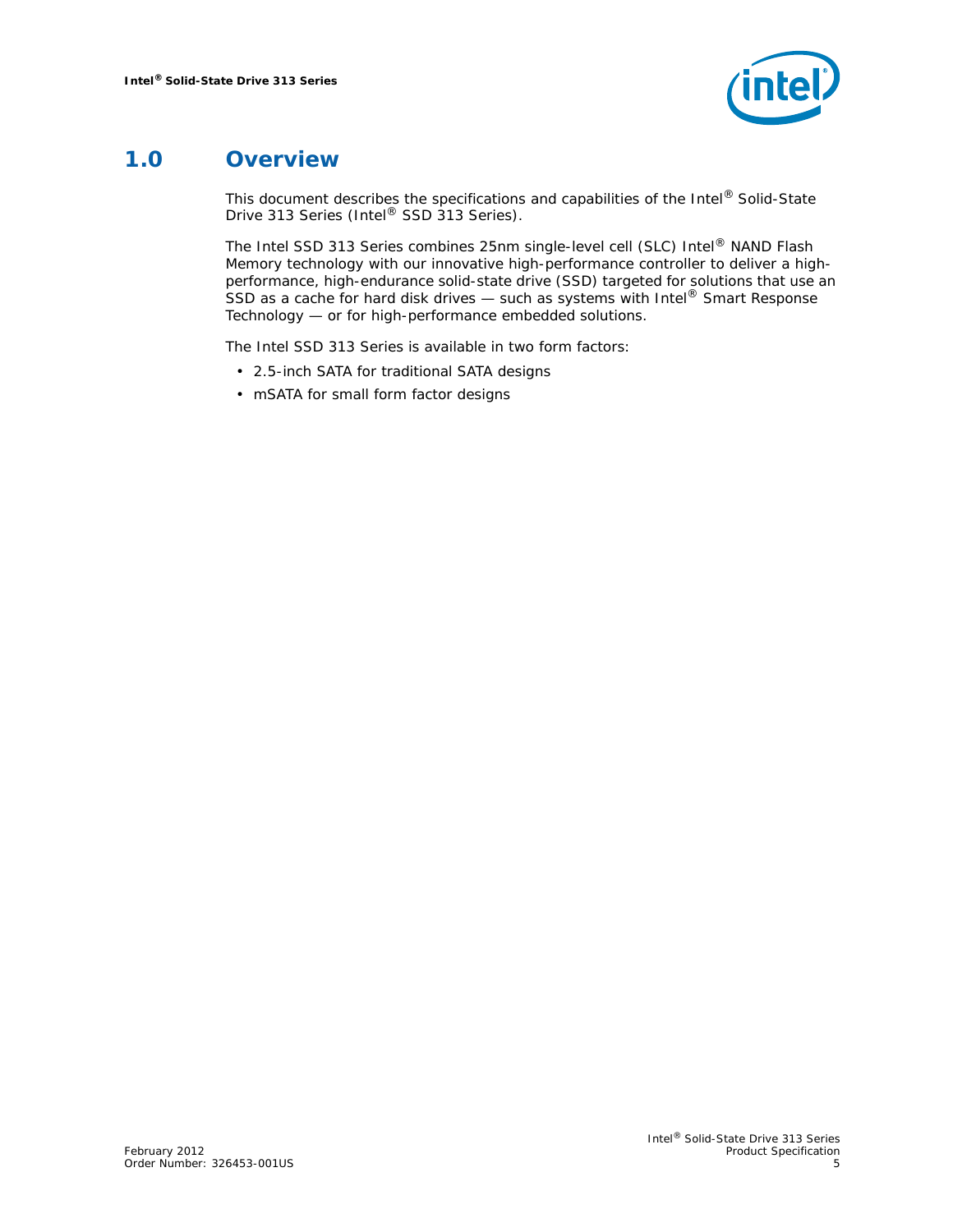

## <span id="page-5-0"></span>**2.0 Product Specifications**

### <span id="page-5-1"></span>**2.1 Capacity**

#### **Table 1. User Addressable Sectors**

| <b>Intel SSD 313 Series</b> | <b>Unformatted Capacity</b><br>(Total User Addressable Sectors in LBA Mode) |  |
|-----------------------------|-----------------------------------------------------------------------------|--|
| 20 GB                       | 39.091.248                                                                  |  |
| 24 GB                       | 46,905,264                                                                  |  |

*Notes:* 1 GB = 1,000,000,000 bytes; 1 sector = 512 bytes.

LBA count shown represents total user storage capacity and will remain the same throughout the life of the drive. The total usable capacity of the SSD may be less than the total physical capacity because a small portion of the capacity is used for NAND flash management and maintenance purposes.

### <span id="page-5-2"></span>**2.2 Performance**

#### **Table 2. Random Read and Write Input/Output Operations Per Second (IOPS)**

| <b>Specification</b>      | <b>Unit</b> | <b>Intel SSD 313 Series</b> |              |
|---------------------------|-------------|-----------------------------|--------------|
|                           |             | <b>20 GB</b>                | <b>24 GB</b> |
| Random 4 KB Read (up to)  | <b>IOPS</b> | 36,000                      | 33,000       |
| Random 4 KB Write (up to) | <b>IOPS</b> | 3,300                       | 4.000        |

*Notes:* Performance measured using Iometer\* with Queue Depth 32. Measurements are performed on 8 GB of LBA range. Write Cache enabled.

#### **Table 3. Maximum Sustained Sequential Read and Write Bandwidth**

| <b>Specification</b>     | <b>Unit</b> | <b>Intel SSD 313 Series</b> |              |
|--------------------------|-------------|-----------------------------|--------------|
|                          |             | <b>20 GB</b>                | <b>24 GB</b> |
| Sequential Read (up to)  | MB/s        | 220                         | 160          |
| Sequential Write (up to) | MB/s        | 100                         | 115          |

*Notes:* Performance measured using Iometer with Queue Depth 32.

#### **Table 4. Latency**

| <b>Specification</b>           | <b>Intel SSD 313 Series</b> |       |
|--------------------------------|-----------------------------|-------|
|                                | <b>20 GB</b>                | 24 GB |
| Latency <sup>1</sup>           |                             |       |
| Read                           | $72 \mu s$ (TYP)            |       |
| Write                          | 90 µs (TYP)                 |       |
| Power On to Ready <sup>2</sup> | 2.0 s (TYP)                 |       |

*Notes:* 1. Based on sequential 4 KB using Iometer with Queue Depth 1 workload. Write Cache Enabled. 2. Power On to Ready time assumes proper shutdown.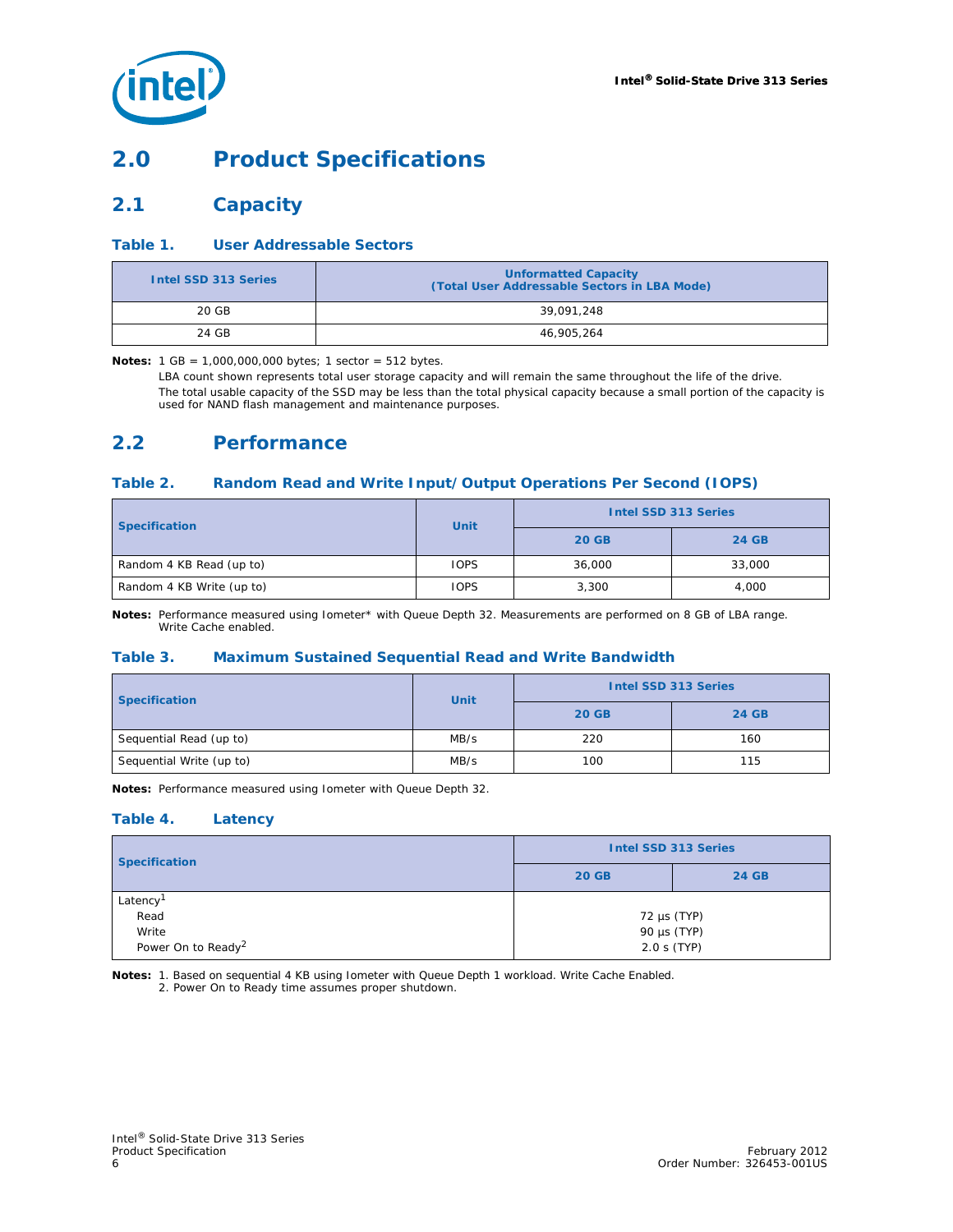

### <span id="page-6-0"></span>**2.3 Electrical**

#### **Table 5. Operating Voltage and Power Consumption**

| <b>Electrical Characteristics</b>                                 | <b>Intel SSD 313 Series</b> |       |  |
|-------------------------------------------------------------------|-----------------------------|-------|--|
|                                                                   | <b>20 GB</b>                | 24 GB |  |
| Operating voltage for 5 V ( $\pm$ 5%)<br>Min<br>Max               | 4.75 V<br>5.25V             |       |  |
| Operating Voltage for 3.3 V ( $\pm$ 5%)<br>Min<br>Max             | 3.14V<br>3.47V              |       |  |
| Power Consumption (Typical)<br>Active <sup>1</sup><br>$I$ dle $2$ | 150 mW<br>100 mW            |       |  |

*Notes:*

1. Active power measured during execution of MobileMark\* 2007 with Device Initiated Power Management (DIPM) enabled.

2. Idle power defined as SSD at idle with DIPM enabled.

### <span id="page-6-1"></span>**2.4 Environmental Conditions**

#### **Table 6. Temperature, Shock, Vibration**

| <b>Temperature</b>                                                                           | Range                                                                        |
|----------------------------------------------------------------------------------------------|------------------------------------------------------------------------------|
| Case Temperature (2.5-inch SATA form factor only)<br>Operating<br>Non-operating <sup>1</sup> | $0 - 70 °C$<br>$-55 - 95$ °C                                                 |
| Ambient Temperature (mSATA form factor only)<br>Operating<br>Non-operating <sup>1</sup>      | $0 - 70 °C$<br>$-55 - 95$ °C                                                 |
| Temperature Gradient <sup>2</sup><br>Operating<br>Non-operating                              | 20 (Typical) <sup>o</sup> C/hr<br>30 (Typical) <sup>o</sup> C/hr             |
| Humidity<br>Operating<br>Non-operating                                                       | $5 - 95%$<br>$5 - 95%$                                                       |
| <b>Shock and Vibration</b>                                                                   | Range                                                                        |
| Short <sup>3</sup><br>Operating<br>Non-operating                                             | 1,500 G (Max) at 0.5 msec<br>1,500 G (Max) at 0.5 msec                       |
| Vibration <sup>4</sup><br>Operating<br>Non-operating                                         | 2.17 G <sub>RMS</sub> (5-700 Hz) Max<br>3.13 G <sub>RMS</sub> (5-800 Hz) Max |

*Notes:*

1. Non-operating temperature specification does not include data retention.

2. Temperature gradient measured without condensation.

3. Shock specifications assume the SSD is mounted securely with the input vibration applied to the drive-mounting screws. Stimulus may be applied in the X, Y or Z axis. Shock specification is measured using Root Mean Squared (RMS) value.

4. Vibration specifications assume the SSD is mounted securely with the input vibration applied to the drive-mounting screws. Stimulus may be applied in the X, Y or Z axis. Measured specification is in Root Mean Squared (RMS) form.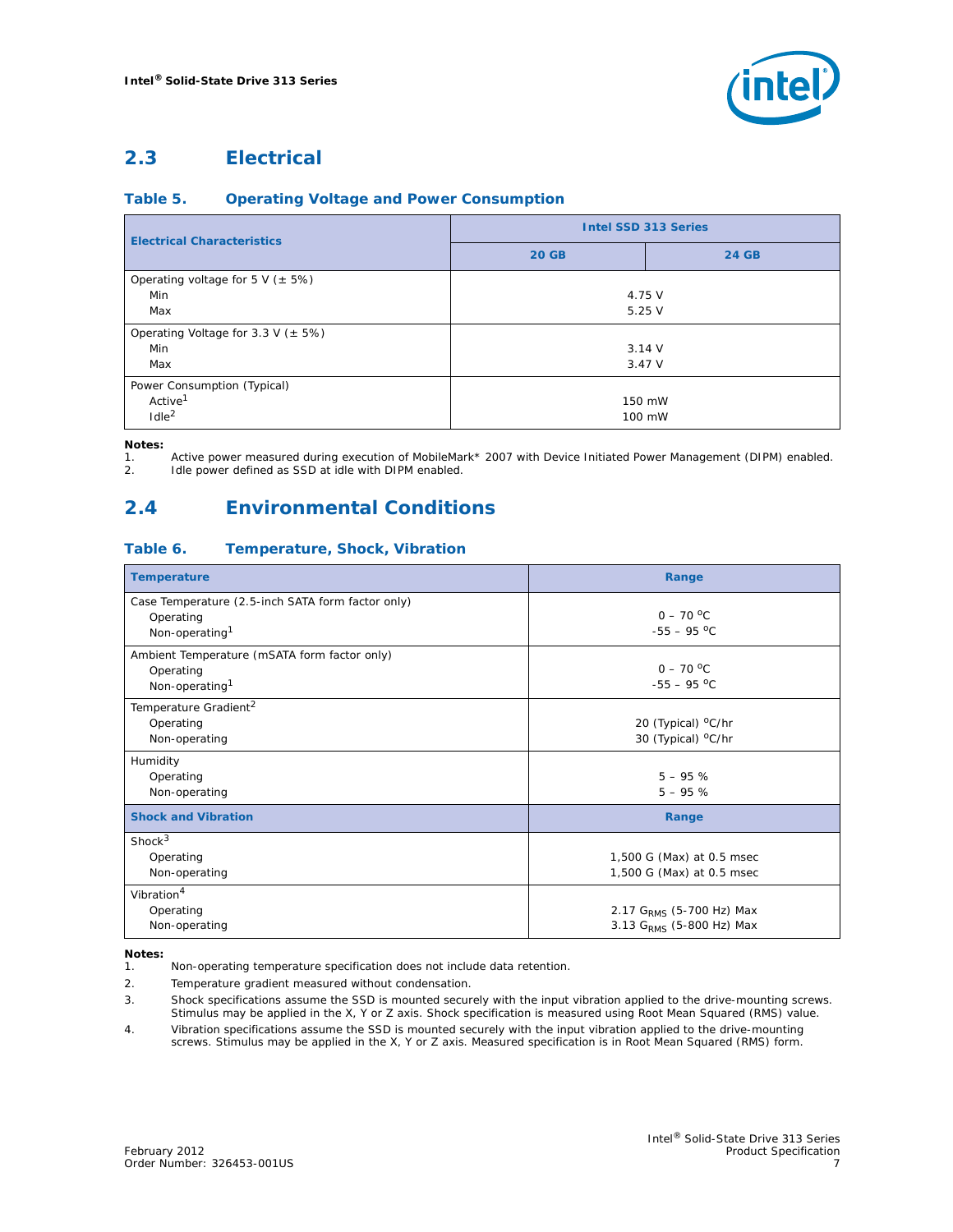

## <span id="page-7-0"></span>**2.5 Product Regulatory Compliance**

The Intel SSD 313 Series meets or exceeds the regulatory or certification requirements in [Table 7](#page-7-1).

<span id="page-7-1"></span>

| Table 7. |  | <b>Product Regulatory Compliance Specifications</b> |
|----------|--|-----------------------------------------------------|
|          |  |                                                     |

| <b>Title</b>                                                                     | <b>Description</b>                                                                                                              | <b>Region for which</b><br>conformity declared |
|----------------------------------------------------------------------------------|---------------------------------------------------------------------------------------------------------------------------------|------------------------------------------------|
| European Union Low Voltage<br>Directive (LVD) 2006/95/EC                         | EN 60950-1 2nd edition for Information Technology Equipment -<br>Safety - Part 1: General Requirements                          | European Union                                 |
| UL/CSA 60950-1, Second Edition<br>CAN/CSA-C22.2 No. 60950-1-07<br>Second Edition | Information Technology Equipment - Safety - Part 1:<br><b>General Requirements</b>                                              | USA/Canada                                     |
| CFR Title 47 Part 15                                                             | Radio Frequency Devices - Subpart B (Unintentional Radiators)                                                                   | <b>USA</b>                                     |
| ICES-003 Issue 4                                                                 | Interference Causing Equipment Standard                                                                                         | Canada                                         |
| EN 55022:2006                                                                    | Information technology equipment -<br>Radio disturbance characteristics -<br>Limits and methods of measurement                  | European Union                                 |
| CNS 14348:2006                                                                   | Information technology equipment -<br>Radio disturbance characteristics -<br>Limits and methods of measurement                  | Taiwan                                         |
| VCCI V3/2010.04                                                                  | Information technology equipment -<br>Radio disturbance characteristics -<br>Limits and methods of measurement                  | Japan                                          |
| KN22 (2008-5)                                                                    | Information technology equipment -<br>Radio disturbance characteristics -<br>Limits and methods of measurement                  | Korea                                          |
| CISPR 22:2006                                                                    | Information technology equipment -<br>Radio disturbance characteristics -<br>Limits and methods of measurement                  | International                                  |
| EN 55024:1998                                                                    | Information technology equipment -<br>Immunity characteristics -<br>Limits and methods of measurement (CISPR 24:1997, modified) | European Union                                 |
| KN24 (2008-5)                                                                    | Information technology equipment -<br>Immunity characteristics -<br>Limits and methods of measurement (CISPR 24:1997, modified) | Korea                                          |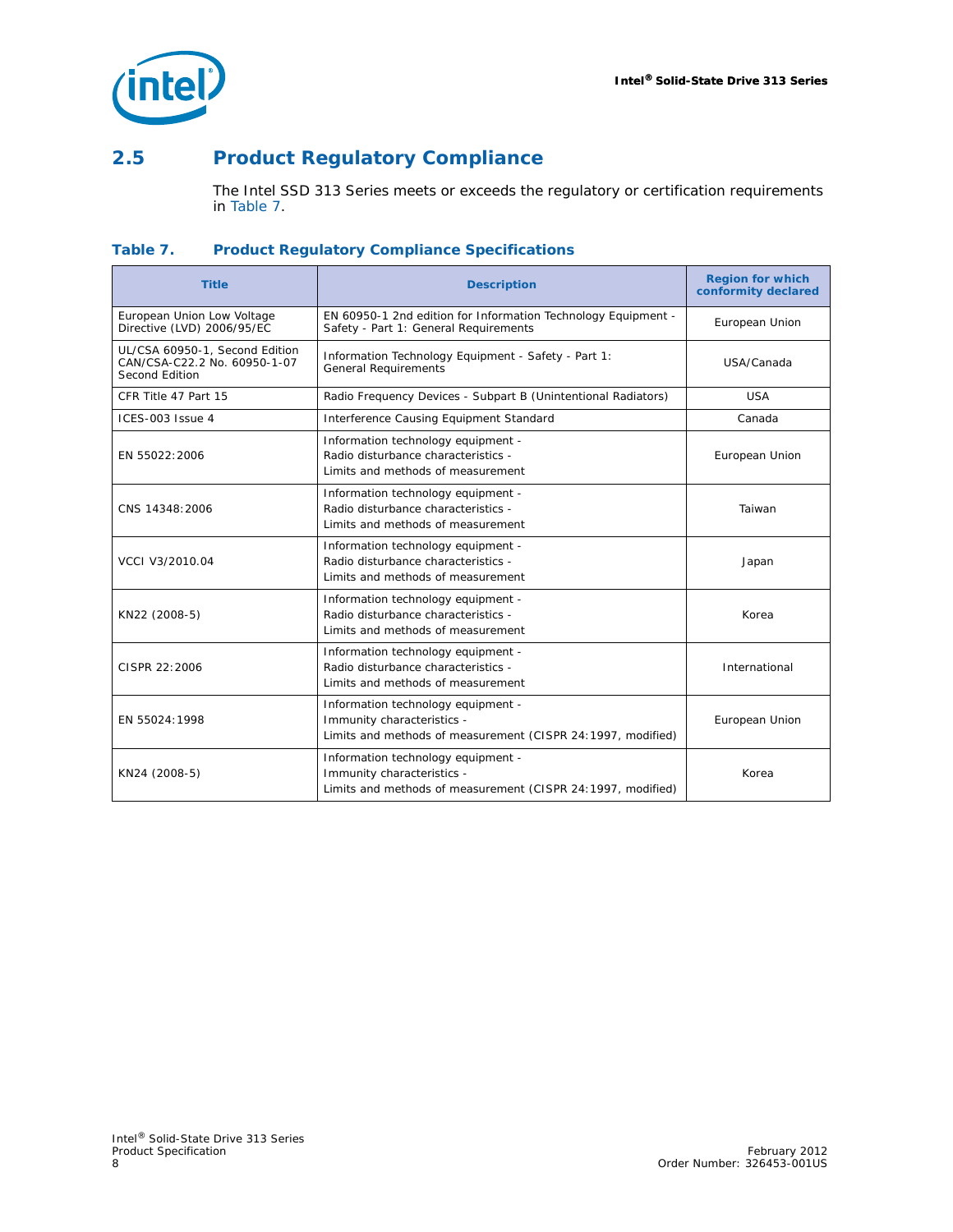

### <span id="page-8-0"></span>**2.6 Reliability**

The Intel SSD 313 Series meets or exceeds SSD endurance and data retention requirements as specified in the JESD218 specification.

Reliability specifications are listed in [Table 8.](#page-8-1)

#### <span id="page-8-1"></span>**Table 8. Reliability Specifications**

| <b>Parameter</b>                                                                                                                                                                                                                                                                                                                        | Value                                       |
|-----------------------------------------------------------------------------------------------------------------------------------------------------------------------------------------------------------------------------------------------------------------------------------------------------------------------------------------|---------------------------------------------|
| Uncorrectable Bit Error Rate (UBER)<br>Uncorrectable bit error rate will not exceed one sector in the<br>specified number of bits read. In the unlikely event of a<br>nonrecoverable read error, the SSD will report it as a read failure to<br>the host; the sector in error is considered corrupt and is not<br>returned to the host. | $<$ 1 sector per 10 <sup>16</sup> bits read |
| Mean Time Between Failures (MTBF)<br>Mean Time Between Failures is estimated based on Telcordia*<br>methodology and demonstrated through Reliability Demonstration<br>Test (RDT).                                                                                                                                                       | 1,200,000 hours                             |
| Power On/Off Cycles<br>Power On/Off Cycles is defined as power being removed from the<br>SSD, and then restored. Most host systems remove power from the<br>SSD when entering suspend and hibernate as well as on a system<br>shutdown                                                                                                  | 50,000 cycles                               |
| Minimum Useful Life/Endurance Rating<br>The SSD will have a minimum of five years of useful life under<br>typical client workloads with up to 20 GB of host writes per day.                                                                                                                                                             | 5 years                                     |
| <b>Insertion Cycles</b><br>Insertion/removal cycles on SATA/power cable or<br>mSATA/power cable.                                                                                                                                                                                                                                        | 250 insertion/removal cycles                |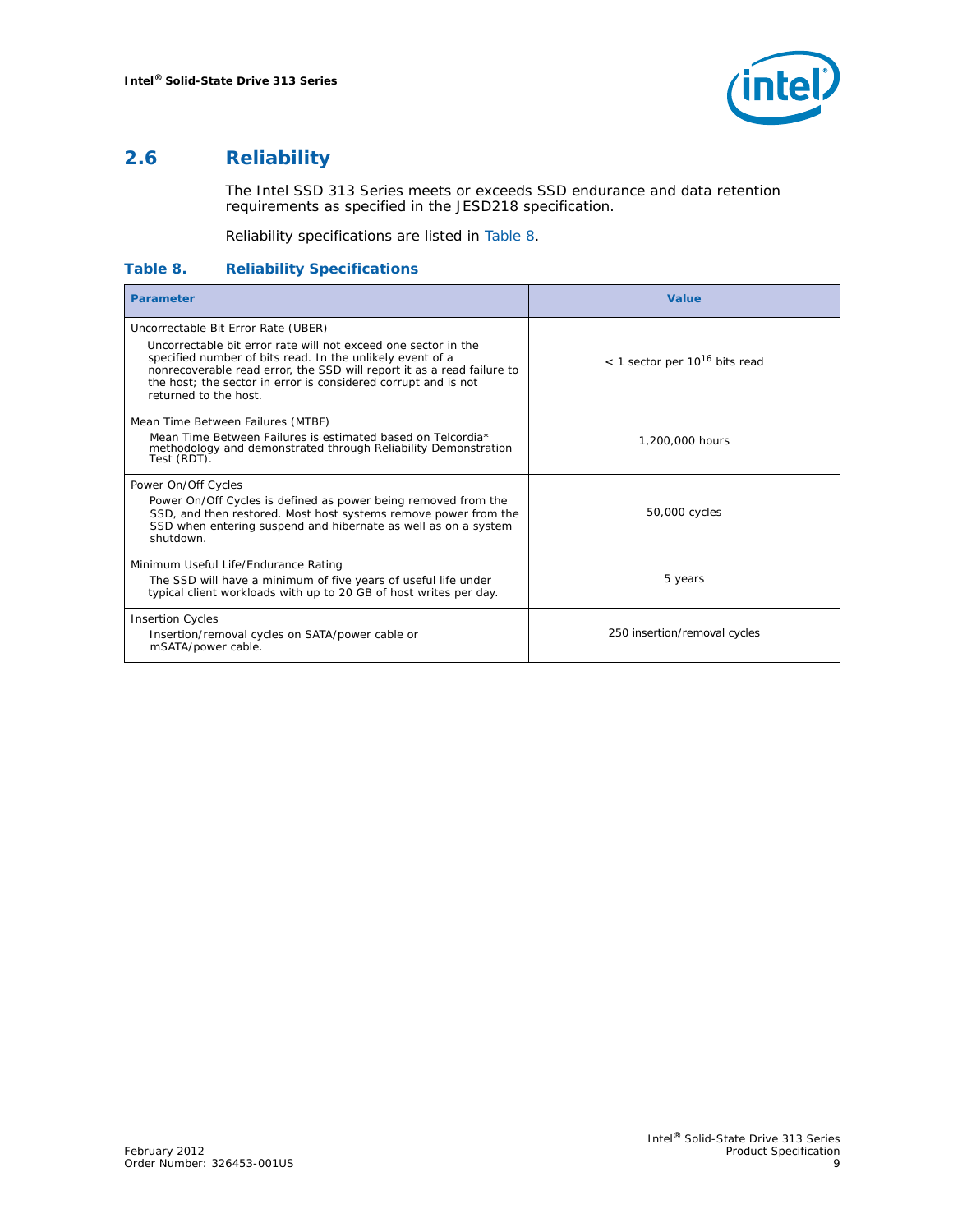

## <span id="page-9-0"></span>**3.0 Mechanical Information**

### <span id="page-9-1"></span>**3.1 2.5-inch SATA SSD Form Factor**

[Figure 1](#page-9-2) shows the physical package information for the Intel SSD 313 Series in the 9.5 mm 2.5-inch SATA form factor. All dimensions are in millimeters.

<span id="page-9-2"></span>**Figure 1. 9.5 mm, 2.5-inch SATA Form Factor Dimensions**

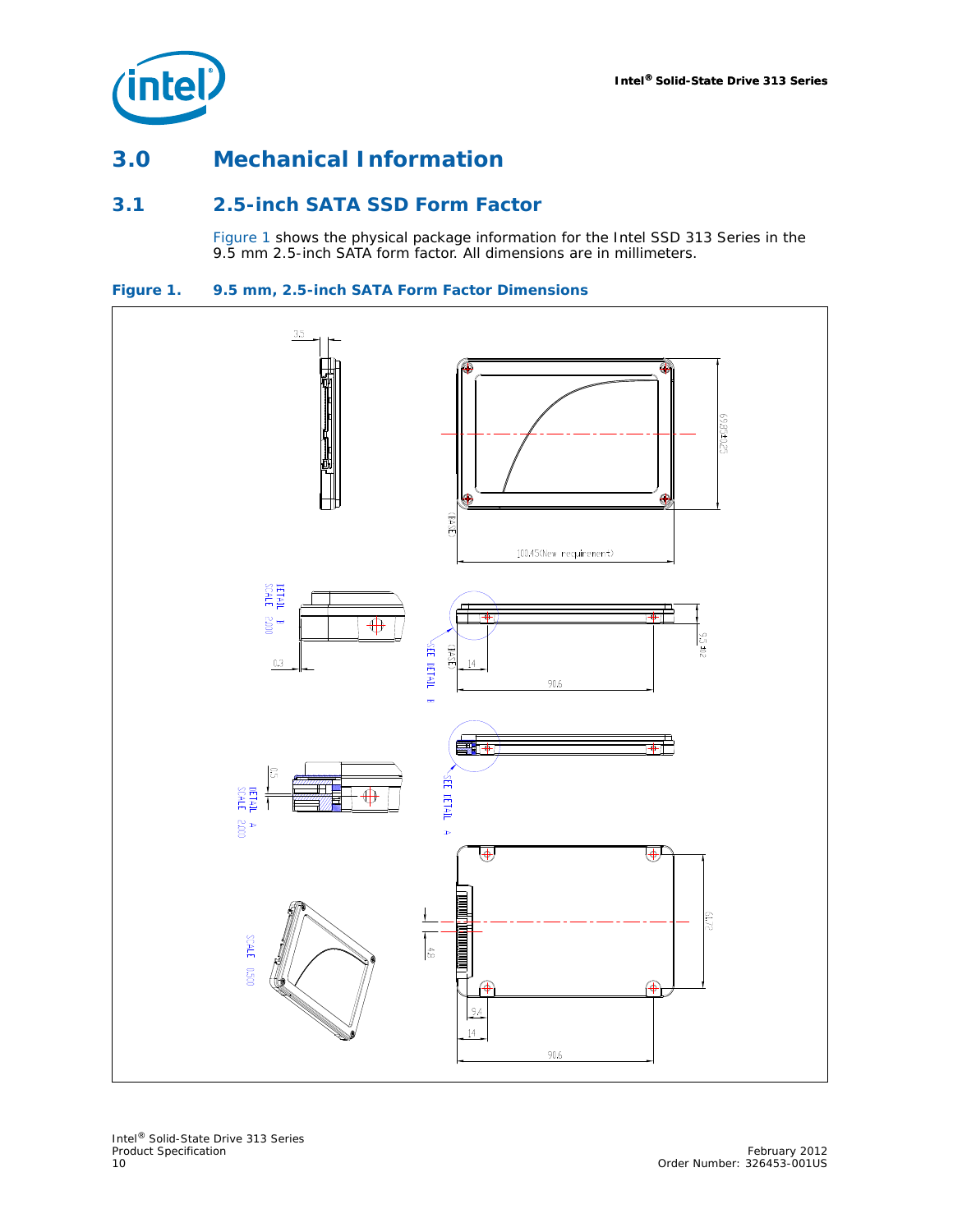

### <span id="page-10-1"></span>**3.2 mSATA SSD Form Factor**

<span id="page-10-0"></span>[Figure 2](#page-10-2) shows the physical package information for the Intel SSD 313 Series in the mSATA form factor. All dimensions are in millimeters.

*Note:* Total typical thickness of the SSD is less than the standard mSATA z-height specification of 4.85 mm.

<span id="page-10-2"></span>**Figure 2. mSATA Form Factor Dimensions**

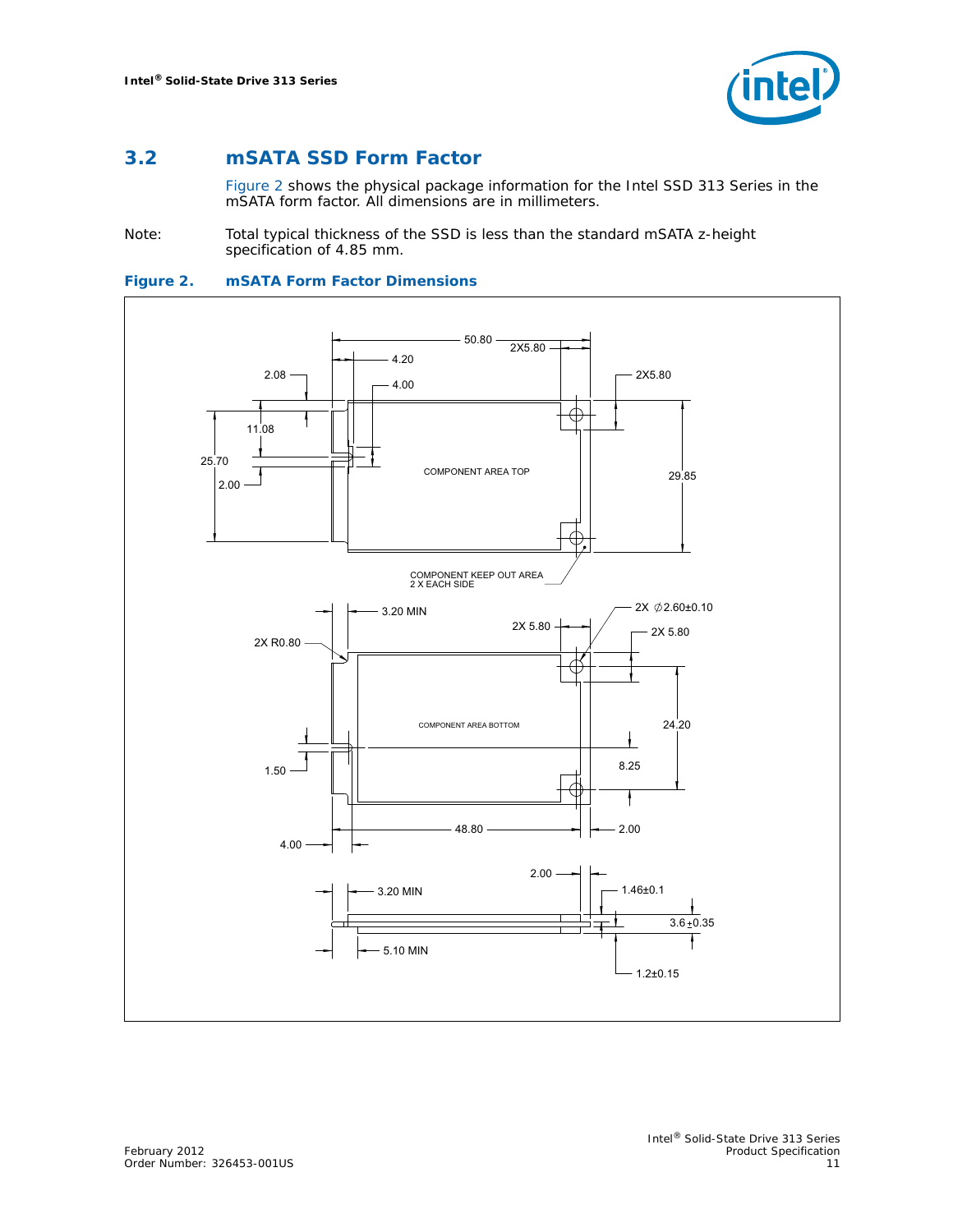

## <span id="page-11-0"></span>**4.0 Pin and Signal Descriptions**

This section identifies the pin locations and signal descriptions for the Intel SSD 313 Series.

### <span id="page-11-1"></span>**4.1 2.5-inch SATA SSD Pin Locations**

#### **Figure 3. SATA Signal and Power Segment Pins**



*Note:* 2.5-inch connector supports in-built latching capability.

### <span id="page-11-2"></span>**4.2 mSATA SSD Pin Locations**

#### **Figure 4. mSATA Signal and Power Segment Pins**

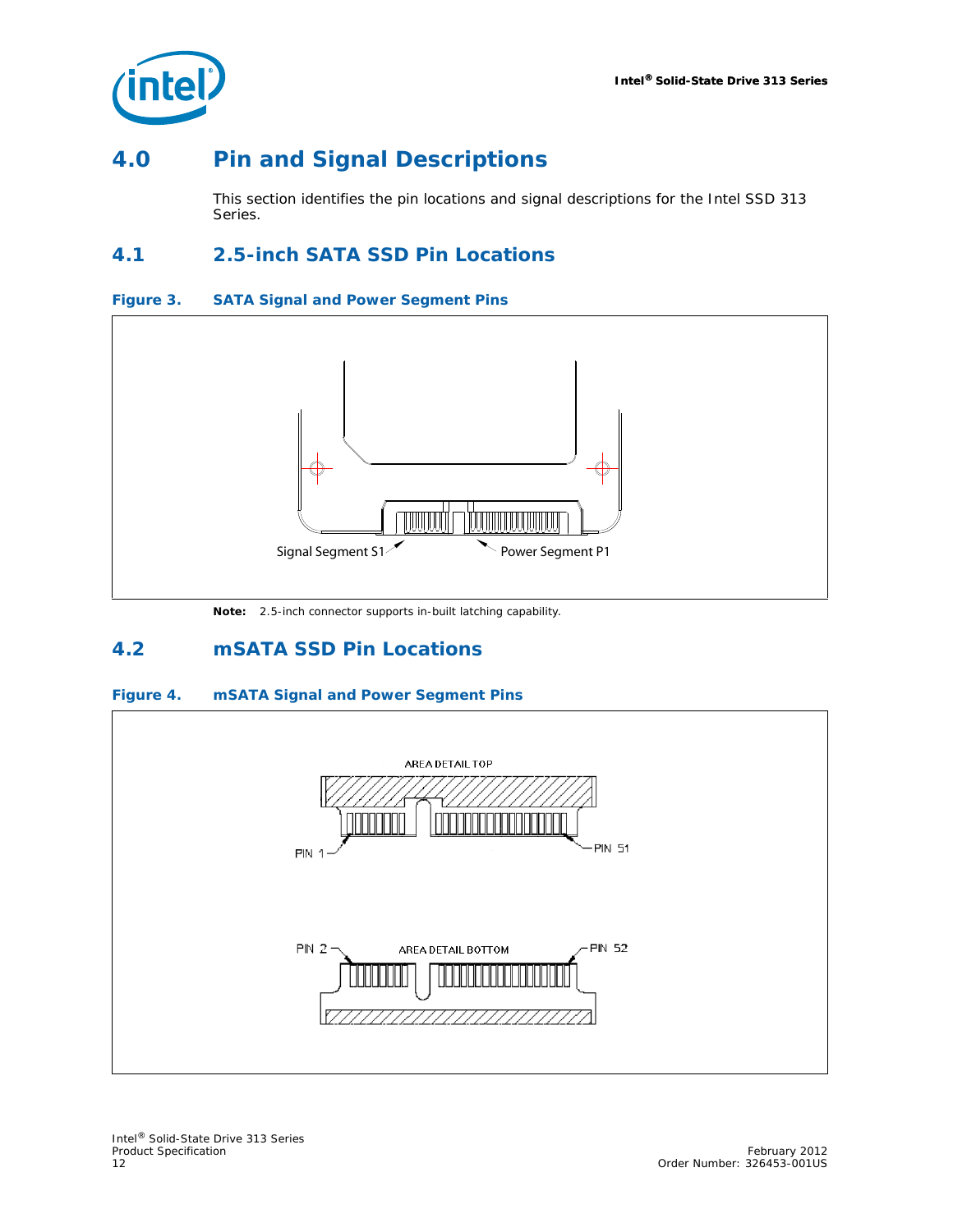

### <span id="page-12-0"></span>**4.3 Signal Descriptions**

### <span id="page-12-1"></span>**4.3.1 2.5-inch SATA SSD Signal Descriptions**

#### **Table 9. SATA Connector Pin Signal Definitions**

| <b>Pin</b>     | <b>Function</b> | <b>Definition</b>    |  |
|----------------|-----------------|----------------------|--|
| S <sub>1</sub> | Ground          | 1st mate             |  |
| S <sub>2</sub> | $A+$            | Device Transmit Pair |  |
| S <sub>3</sub> | A-              |                      |  |
| S4             | Ground          | 1st mate             |  |
| S <sub>5</sub> | $B -$           | Device Receive Pair  |  |
| S6             | $B+$            |                      |  |
| S7             | Ground          | 1st mate             |  |

*Note:* Key and spacing separate signal and power segments.

#### **Table 10. SATA Power Pin Definitions**

| Pin <sup>1</sup>             | <b>Function</b> | <b>Definition</b>      | <b>Mating Order</b> |
|------------------------------|-----------------|------------------------|---------------------|
| P1 <sup>2</sup>              | $V_{33}$        | 3.3 V Power; not used  | 2nd Mate            |
| $P2^2$                       | $V_{33}$        | 3.3 V Power; not used  | 2nd Mate            |
| P3 <sup>2</sup>              | $V_{33}$        | 3.3 V Power; not used  | 1st Mate            |
| $P4^{3,4}$                   | Ground          |                        | 1st Mate            |
| P5 <sup>3</sup>              | Ground          |                        | 1st Mate            |
| P6 <sup>3</sup>              | Ground          |                        | 1st Mate            |
| $P7^{3,5}$                   | V <sub>5</sub>  | 5 V Power              | 1st Mate            |
| p3,5                         | V <sub>5</sub>  | 5 V Power              | 2nd Mate            |
| PQ <sup>3,5</sup>            | V <sub>5</sub>  | 5 V Power              | 2nd Mate            |
| P10 <sup>3</sup>             | Ground          |                        | 1st Mate            |
| P <sub>11</sub> <sup>6</sup> | <b>DAS</b>      | Device Activity Signal | 2nd Mate            |
| $P12^{3,4}$                  | Ground          |                        | 1st Mate            |
| P13 <sup>7</sup>             | $V_{12}$        | 12 V Power; not used   | 1st Mate            |
| P14 <sup>7</sup>             | $V_{12}$        | 12 V Power; not used   | 2nd Mate            |
| P15 <sup>7</sup>             | $V_{12}$        | 12 V Power; not used   | 2nd Mate            |

#### *Notes:*

All pins are in a single row, with a 1.27 mm (0.050-inch) pitch.

2. Pins P1, P2 and P3 are connected together, although they are not connected internally to the device. The host may put 3.3 V on these pins.

3. The mating sequence is:

— Ground pins P4-P6, P10, P12 and the 5V power pin P7.

— Signal pins and the rest of the 5V power pins P8-P9.

4. Ground connectors P4 and P12 may contact before the other 1st mate pins in both the power and signal connectors to discharge ESD (Electro-Static Discharge) in a suitably configured backplane connector.

5. Power pins P7, P8, and P9 are internally connected to one another within the device.<br>6. The host may ground P11 if it is not used for Device Activity Signal (DAS). 6. The host may ground P11 if it is not used for Device Activity Signal (DAS).

Pins P13, P14 and P15 are connected together, although they are not connected internally to the device. The host may put 12 V on these pins.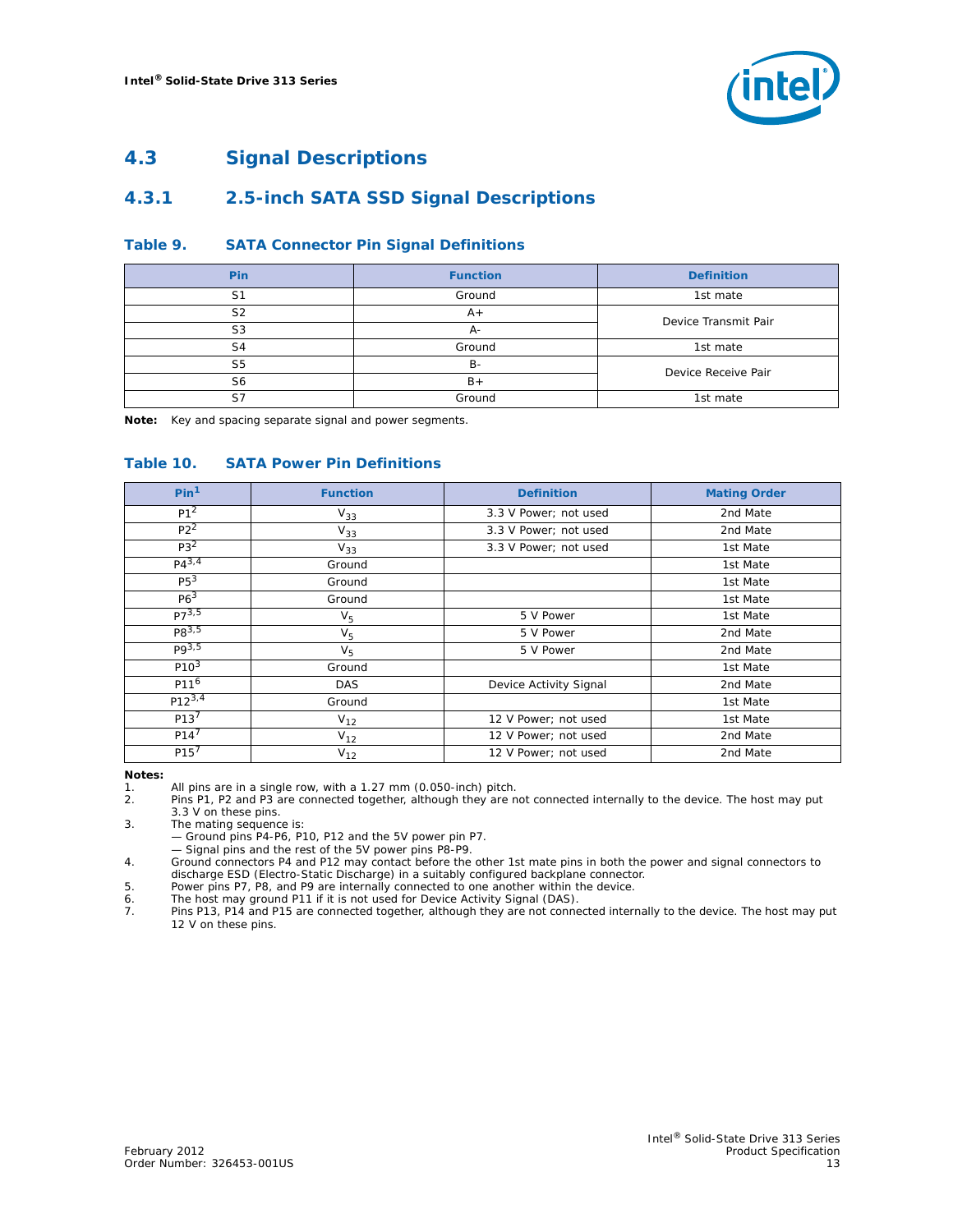

### <span id="page-13-0"></span>**4.3.2 mSATA SSD Signal Descriptions**

#### **Table 11. mSATA Connector Pin Signal Definitions**

| Pin              | <b>Function</b>    | <b>Definition</b>                                                         |
|------------------|--------------------|---------------------------------------------------------------------------|
| P1               | Reserved           | No Connect                                                                |
| P <sub>2</sub>   | $+3.3$ V           | 3.3 V Source                                                              |
| P <sub>3</sub>   | Reserved           | No Connect                                                                |
| P <sub>4</sub>   | GND                | Return Current Path                                                       |
| <b>P5</b>        | Reserved           | No Connect                                                                |
| P6 <sup>1</sup>  | $+1.5$ V           | 1.5 V Source                                                              |
| P7               | Reserved           | No Connect                                                                |
| P <sub>8</sub>   | Reserved           | No Connect                                                                |
| P <sub>9</sub>   | <b>GND</b>         | Return Current Path                                                       |
| P <sub>10</sub>  | Reserved           | No Connect                                                                |
| P11              | Reserved           | No Connect                                                                |
| P <sub>12</sub>  | Reserved           | No Connect                                                                |
| P13              | Reserved           | No Connect                                                                |
| P14              | Reserved           | No Connect                                                                |
| P <sub>15</sub>  | GND                | Return Current Path                                                       |
| P16              | Reserved           | No Connect                                                                |
| P17              | Reserved           | No Connect                                                                |
| P18              | <b>GND</b>         | Return Current Path                                                       |
| P19              | Reserved           | No Connect                                                                |
| P20              | Reserved           | No Connect                                                                |
| P21              | <b>GND</b>         | Return Current Path                                                       |
| P22              | Reserved           | No Connect                                                                |
| P <sub>23</sub>  | $+ B$              | Host Receiver Differential Signal Pair<br>This is an output of the SSD.   |
| P24              | $+3.3$ V           | 3.3 V Source                                                              |
| P25              | -B                 | Host Receiver Differential Signal Pair<br>This is an output of the SSD.   |
| P26              | <b>GND</b>         | Return Current Path                                                       |
| P27              | <b>GND</b>         | Return Current Path                                                       |
| P28 <sup>1</sup> | $+1.5$ V           | 1.5 V Source                                                              |
| P <sub>29</sub>  | <b>GND</b>         | Return Current Path                                                       |
| P30 <sup>2</sup> | Two Wire Interface | Two Wire Interface Clock                                                  |
| P31              | -A                 | Host Transmitter Differential Signal Pair<br>This is an input of the SSD. |
| $P32^2$          | Two Wire Interface | Two Wire Interface Data                                                   |
| P33              | +A                 | Host Transmitter Differential Signal Pair<br>This is an input of the SSD. |
| P34              | <b>GND</b>         | Return Current Path                                                       |
| P35              | <b>GND</b>         | Return Current Path                                                       |
| P36              | Reserved           | No Connect                                                                |
| P37              | $\mathsf{GND}$     | Return Current Path                                                       |
| P38              | Reserved           | No Connect                                                                |
| P39              | $+3.3$ V           | 3.3 V Source                                                              |
| P40              | GND                | Return Current Path                                                       |
| P41              | $+3.3$ V           | 3.3 V Source                                                              |
| P42              | Reserved           | No Connect                                                                |
| P43              | Device Type        | No Connect                                                                |
| P44              | Reserved           | No Connect                                                                |
| P45 <sup>3</sup> | Vendor             | Vendor Specific / Manufacturing Pin                                       |
| P46              | Reserved           | No Connect                                                                |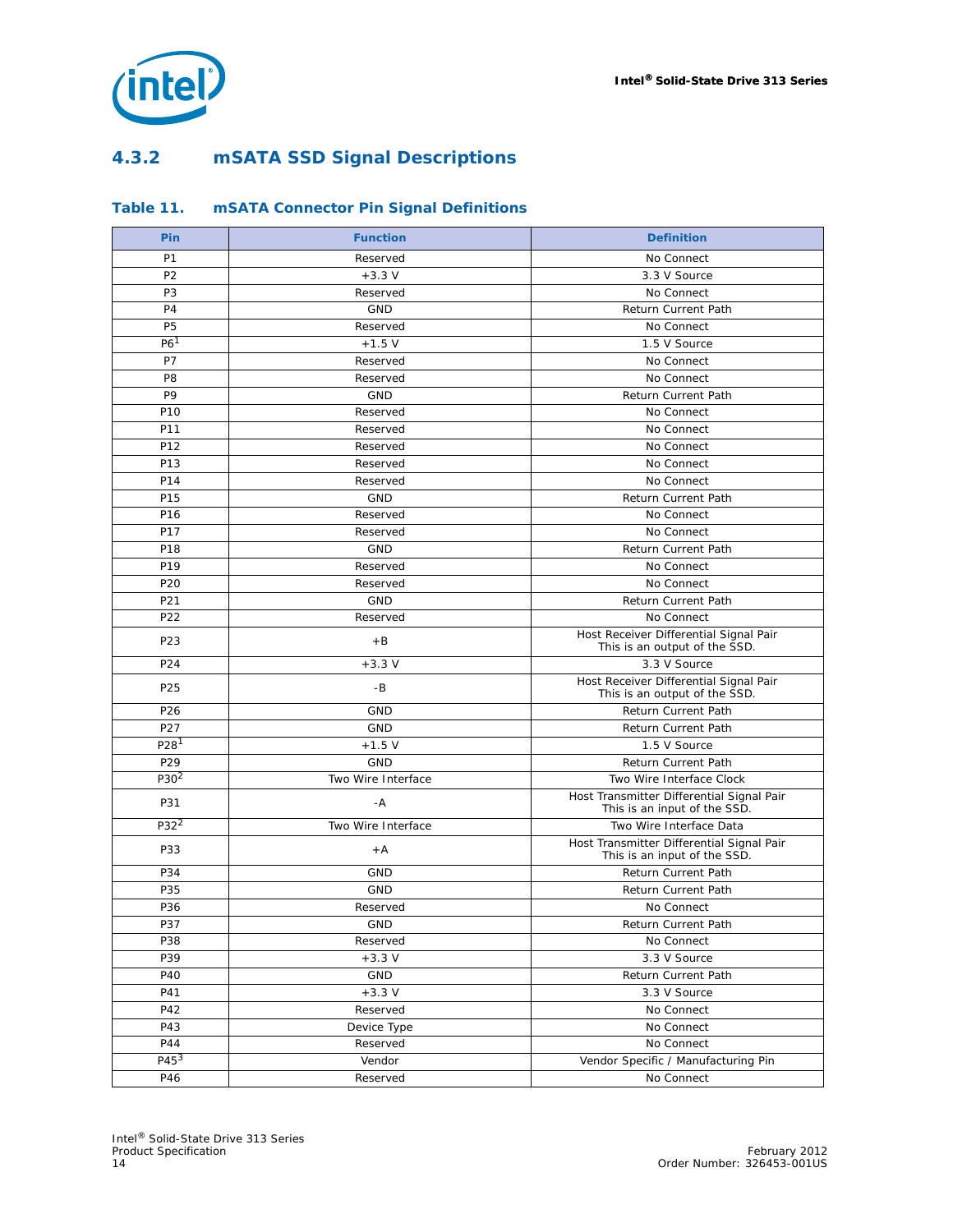

#### **Table 11. mSATA Connector Pin Signal Definitions (Continued)**

| <b>Pin</b>                   | <b>Function</b>    | <b>Definition</b>                                  |
|------------------------------|--------------------|----------------------------------------------------|
| $P47^{3}$                    | Vendor             | Vendor Specific / Manufacturing Pin                |
| P48 <sup>1</sup>             | $+1.5$ V           | 1.5 V Source                                       |
| P49                          | DA/DSS             | Device Activity Signal / Disable Staggered Spin-up |
| P50                          | GND                | Return Current Path                                |
| P <sub>51</sub> <sup>4</sup> | Presence Detection | Shall be pulled to GND by device                   |
| P52                          | $+3.3$ V           | 3.3 V Source                                       |

#### *Notes:*

1. 1.5 V rail is not used on the Intel SSD 313 Series. No connect on the host side.

2. Pins 30 and 32 are intended for use as a two-wire interface to read a memory device to determine device information (an example of this would be for use as SMB bus pins). These pins are not designed to be active in conjunction with the SATA<br>signal differential pairs. Not used in the Intel SSD 313 Series. No connect on the host side.

3. Vendor-specific pins are not used in the Intel SSD 313 Series. No connect on the host side.

4. Presence detection pin indicates presence of an mSATA device.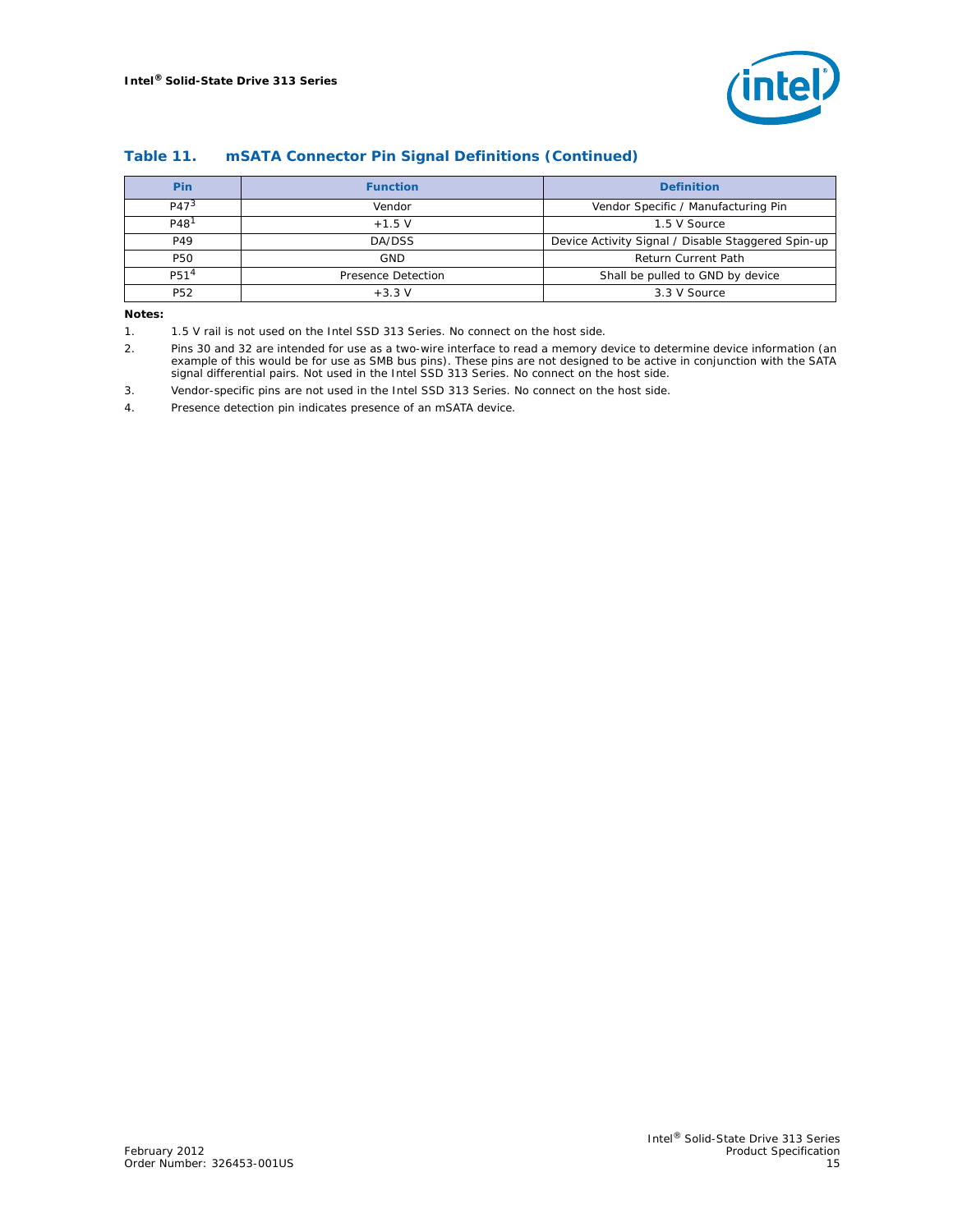

## <span id="page-15-0"></span>**5.0 Supported Command Sets**

The Intel SSD 313 Series supports ATA (Advanced Technology Attachment) commands defined in the ATA8-ACS specification described in this section.

### <span id="page-15-1"></span>**5.1 ATA General Feature Command Set**

The Intel SSD 313 Series supports the ATA General Feature command set (non-PACKET), which consists of:

- EXECUTE DEVICE DIAGNOSTIC
- FLUSH CACHE
- IDENTIFY DEVICE

*Note:* See [Appendix A, "IDENTIFY DEVICE Command Data" on page 27](#page-26-0) for details on the sector data returned after issuing an IDENTIFY DEVICE command.

- READ DMA
- READ SECTOR(S)
- READ VERIFY SECTOR(S)
- SEEK
- SET FEATURES
- WRITE DMA
- WRITE SECTOR(S)
- READ MULTIPLE
- SET MULTIPLE MODE
- WRITE MULTIPLE

The Intel SSD 313 Series also supports the following optional commands:

- READ BUFFFER
- WRITE BUFFER
- NOP
- DOWNLOAD MICROCODE

#### <span id="page-15-2"></span>**5.2 Power Management Command Set**

The Intel SSD 313 Series supports the Power Management command set, which consists of:

- CHECK POWER MODE
- IDLE
- IDLE IMMEDIATE
- SLEEP
- STANDBY
- STANDBY IMMEDIATE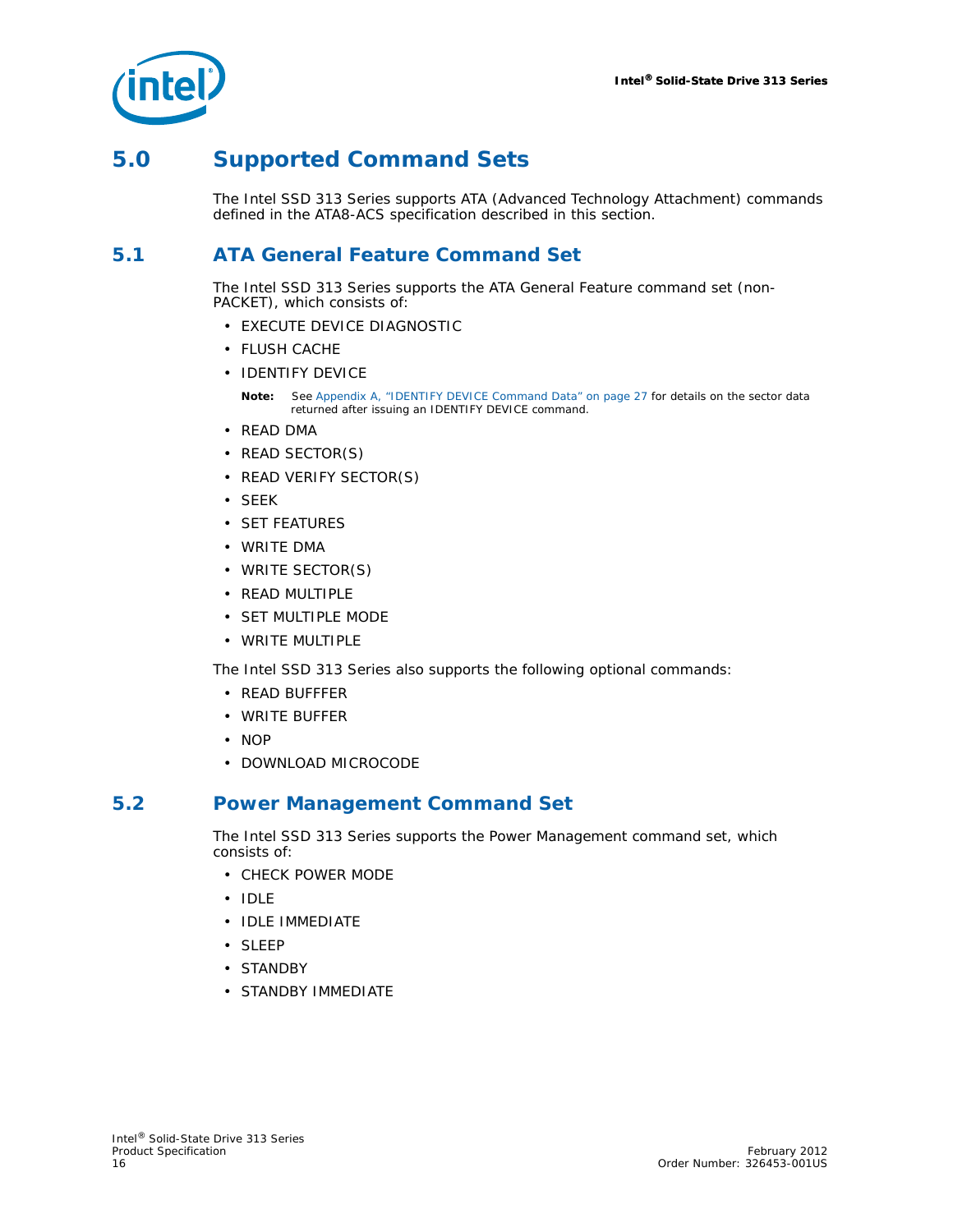

### <span id="page-16-0"></span>**5.3 Security Mode Feature Set**

The Intel SSD 313 Series supports the Security Mode command set, which consists of:

- SECURITY SET PASSWORD
- SECURITY UNLOCK
- SECURITY ERASE PREPARE
- SECURITY ERASE UNIT
- SECURITY FREEZE LOCK
- SECURITY DISABLE PASSWORD

### <span id="page-16-1"></span>**5.4 SMART Command Set**

The Intel SSD 313 Series supports the SMART command set, which consists of:

- SMART ENABLE OPERATIONS
- SMART DISABLE OPERATIONS
- SMART READ ATTRIBUTES THRESHOLDS
- SMART SAVE ATTRIBUTES VALUES
- SMART ENABLE/DISABLE ATTRIBUTE AUTOSAVE
- SMART RETURN STATUS
- SMART ENABLE/DISABLE AUTOMATIC OFFLINE

The Intel SSD 313 Series also supports the following optional commands:

- SMART EXECUTE OFF-LINE IMMEDIATE
- SMART READ DATA
- SMART READ LOG SECTOR
- SMART WRITE LOG SECTOR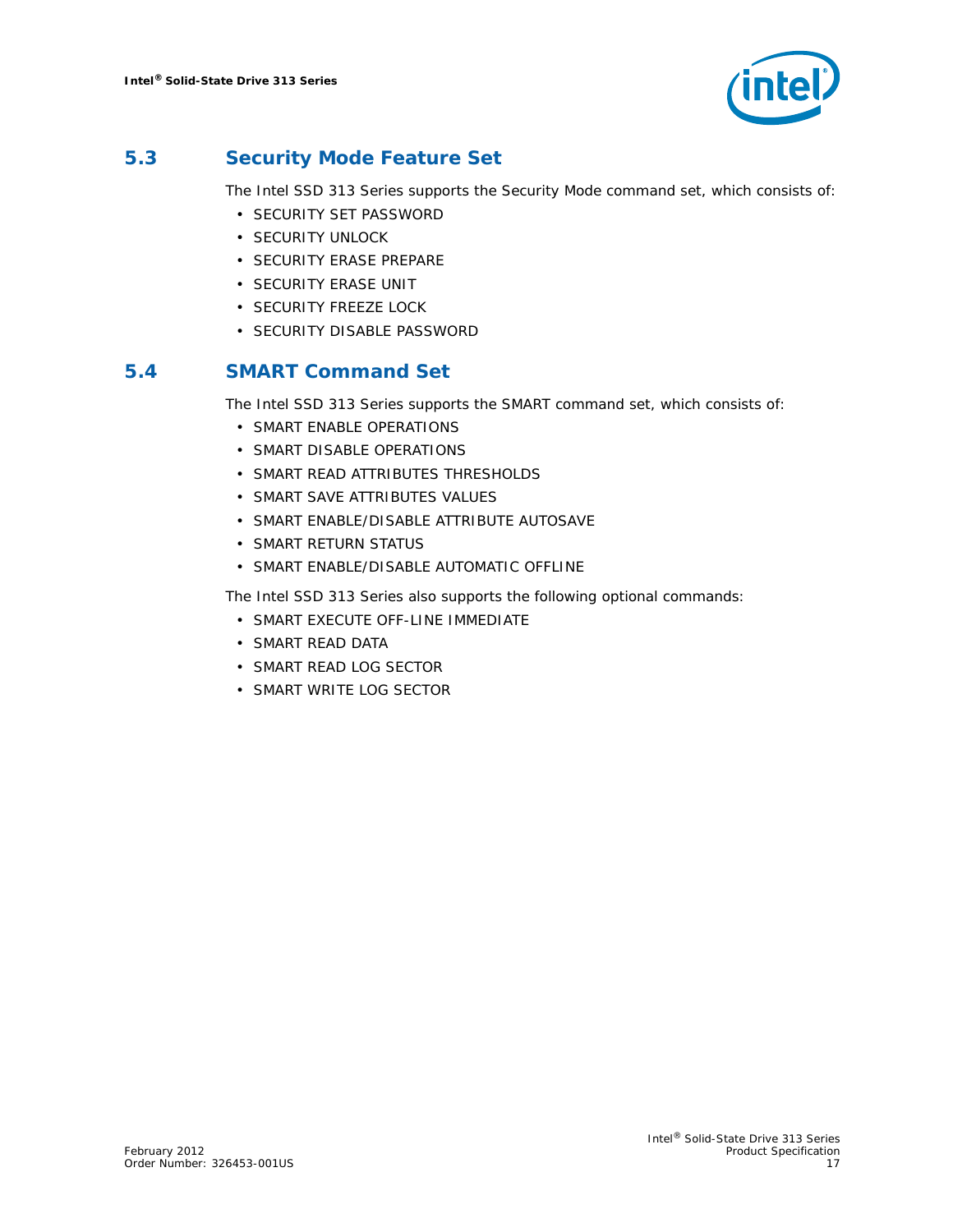

### <span id="page-17-0"></span>**5.4.1 SMART Attributes**

[Table 12](#page-17-1) lists the SMART attributes supported by the Intel SSD 313 Series; [Table 13](#page-19-2) shows the corresponding status flags and threshold settings.

#### <span id="page-17-1"></span>**Table 12. SMART Attributes**

|            | <b>Attribute</b>                                                                                                                                                                                                                                                                                                                                                                                                                                                                                                                                              | <b>Status Flags</b> |              |             |           |              | <b>Threshold</b> |                    |
|------------|---------------------------------------------------------------------------------------------------------------------------------------------------------------------------------------------------------------------------------------------------------------------------------------------------------------------------------------------------------------------------------------------------------------------------------------------------------------------------------------------------------------------------------------------------------------|---------------------|--------------|-------------|-----------|--------------|------------------|--------------------|
| ID         |                                                                                                                                                                                                                                                                                                                                                                                                                                                                                                                                                               | <b>SP</b>           | EC           | <b>ER</b>   | <b>PE</b> | $_{\rm oc}$  | <b>PW</b>        |                    |
| 03h        | Spin Up Time<br>Reports a fixed value of zero (0).                                                                                                                                                                                                                                                                                                                                                                                                                                                                                                            | $\mathbf{1}$        | 0            | $\mathbf 0$ | 0         | 0            | $\Omega$         | $0$ (none)         |
| 04h        | Start/Stop Count<br>Reports a fixed value of zero (0).                                                                                                                                                                                                                                                                                                                                                                                                                                                                                                        | $\mathbf{1}$        | 1            | $\mathbf 0$ | 0         | $\mathbf 0$  | 0                | $0 \text{ (none)}$ |
| 05h        | <b>Re-allocated Sector Count</b><br>The raw value of this attribute shows the<br>number of retired blocks since leaving the<br>factory (grown defect count).                                                                                                                                                                                                                                                                                                                                                                                                  | 1                   | 1            | $\circ$     | 0         | 1            | 0                | $0 \text{ (none)}$ |
| 09h        | Power-On Hours Count<br>Reports the cumulative number of power-on<br>hours over the life of the device. However,<br>the On/Off status of the Device Initiated<br>Power Management (DIPM) feature will<br>affect the number of hours reported. If<br>DIPM is turned On, the recorded value for<br>power-on hours does not include the time<br>that the device is in a "slumber" state. If<br>DIPM is turned Off, the recorded value for<br>power-on hours should match the clock<br>time, as all three device states are counted:<br>active, idle and slumber. |                     | 1            | $\circ$     | 0         | $\mathbf{1}$ | 0                | $0$ (none)         |
| 0Ch        | Power Cycle Count<br>The raw value of this attribute reports the<br>cumulative number of power cycle events<br>over the life of the device.                                                                                                                                                                                                                                                                                                                                                                                                                   |                     | 1            | 0           | 0         | 1            | 0                | $0$ (none)         |
| AAh        | Available Reserved Space                                                                                                                                                                                                                                                                                                                                                                                                                                                                                                                                      | $\mathbf{1}$        | $\mathbf{1}$ | $\Omega$    | $\Omega$  | $\mathbf{1}$ | $\mathbf{1}$     | 10                 |
| ABh        | Program Fail Count<br>The raw value of this attribute shows total<br>count of program fails and the normalized<br>value, beginning at 100, shows the percent<br>remaining of allowable program fails.                                                                                                                                                                                                                                                                                                                                                         |                     | 1            | 0           | 0         | 1            | 0                | $0$ (none)         |
| ACh        | Erase Fail Count<br>The raw value of this attribute shows total<br>count of erase fails and the normalized<br>value, beginning at 100, shows the percent<br>remaining of allowable erase fails.                                                                                                                                                                                                                                                                                                                                                               | 1                   | 1            | 0           | 0         | 1            | 0                | $0$ (none)         |
| <b>BBh</b> | Uncorrectable Error Count<br>The raw value shows the count of errors<br>that could not be recovered using Error<br>Correction Code (ECC).                                                                                                                                                                                                                                                                                                                                                                                                                     | 1                   | 1            | 0           | 0         | 1            | 0                | $0 \text{ (none)}$ |
| B7h        | <b>SATA Downshift Count</b><br>The count of the number of times SATA<br>interface selected lower signaling rate due<br>to error.                                                                                                                                                                                                                                                                                                                                                                                                                              | 1                   | 1            | 0           | 0         | 1            | 0                | $0$ (none)         |
| B8h        | End-to-End Error Detection Count<br>Reports number of errors encountered<br>during LBA tag checks, within the SSD data<br>path.                                                                                                                                                                                                                                                                                                                                                                                                                               | 1                   | 1            | 0           | 0         | 1            | 1                | 90                 |
| COh        | Power-Off Retract Count (Unsafe Shutdown<br>Count)<br>The raw value of this attribute reports the<br>cumulative number of unsafe (unclean)<br>shutdown events over the life of the device.<br>An unsafe shutdown occurs whenever the<br>device is powered off without STANDBY<br>IMMEDIATE being the last command.                                                                                                                                                                                                                                            | 1                   | 1            | $\mathbf 0$ | 0         | $\mathbf{1}$ | $\mathbf 0$      | $0$ (none)         |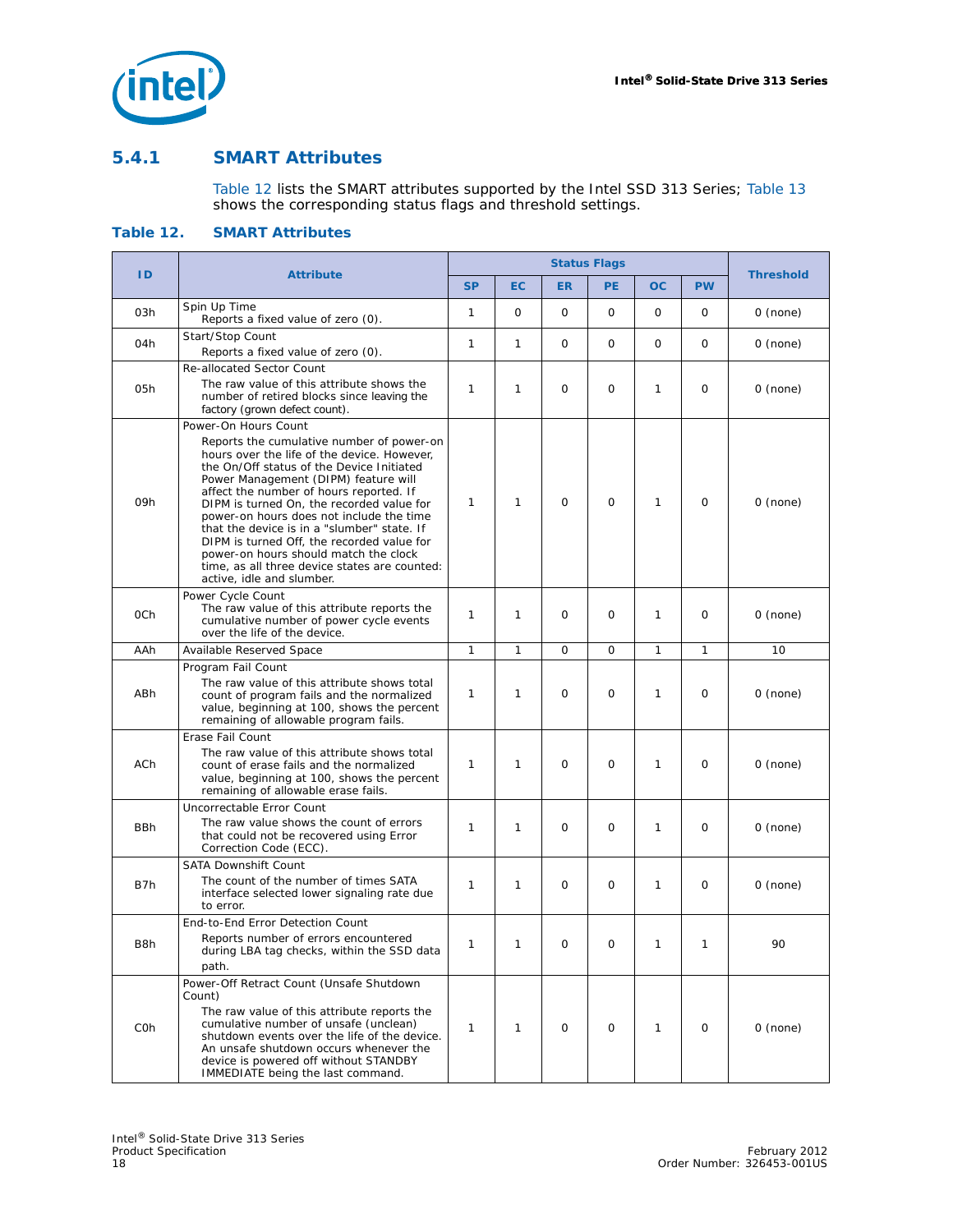

#### **Table 12. SMART Attributes (Continued)**

|                  |                                                                                                                                                                                                                                                                                                                                                                                                                         | <b>Status Flags</b> |           |             |           |    |              |                    |
|------------------|-------------------------------------------------------------------------------------------------------------------------------------------------------------------------------------------------------------------------------------------------------------------------------------------------------------------------------------------------------------------------------------------------------------------------|---------------------|-----------|-------------|-----------|----|--------------|--------------------|
| ID               | <b>Attribute</b>                                                                                                                                                                                                                                                                                                                                                                                                        | <b>SP</b>           | <b>EC</b> | <b>ER</b>   | <b>PE</b> | OC | <b>PW</b>    | <b>Threshold</b>   |
| C <sub>7h</sub>  | <b>CRC Error Count</b><br>The total number of encountered SATA<br>interface cyclic redundancy check (CRC)<br>errors.                                                                                                                                                                                                                                                                                                    | 1                   | 1         | $\Omega$    | $\Omega$  | 1  | $\Omega$     | $0$ (none)         |
| E <sub>1</sub> h | <b>Host Writes</b><br>The raw value of this attribute reports the<br>total number of sectors written by the host<br>system. The raw value is increased by 1 for<br>every 65,536 sectors (32MB) written by<br>the host.                                                                                                                                                                                                  |                     | 1         | $\circ$     | $\Omega$  | 1  | $\Omega$     | $0 \text{ (none)}$ |
| E <sub>2</sub> h | Timed Workload Media Wear<br>Measures the wear seen by the SSD (since<br>reset of the workload timer, attribute E4h),<br>as a percentage of the maximum rated<br>cycles.                                                                                                                                                                                                                                                | $\mathbf{1}$        | 1         | $\Omega$    | $\Omega$  | 1  | $\Omega$     | $0 \text{ (none)}$ |
| E <sub>3</sub> h | Timed Workload Host Read/Write Ratio<br>Shows the percentage of I/O operations<br>that are read operations (since reset of the<br>workload timer, attribute E4h).                                                                                                                                                                                                                                                       |                     | 1         | $\Omega$    | $\Omega$  | 1  | $\Omega$     | $0$ (none)         |
| E4h              | <b>Timed Workload Timer</b><br>Measures the elapsed time (number of<br>minutes since starting this workload timer).                                                                                                                                                                                                                                                                                                     |                     | 1         | $\Omega$    | $\Omega$  | 1  | $\Omega$     | $0 \text{ (none)}$ |
| E8h              | Available Reserved Space<br>This attribute reports the number of reserve<br>blocks remaining. The normalized value<br>begins at $100(64h)$ , which corresponds to<br>100 percent availability of the reserved<br>space. The threshold value for this attribute<br>is 10 percent availability.                                                                                                                           |                     | 1         | $\circ$     | $\circ$   | 1  | $\mathbf{1}$ | 10                 |
| E9h              | Media Wearout Indicator<br>This attribute reports the number of cycles<br>the NAND media has undergone. The<br>normalized value declines linearly from 100<br>to 1 as the average erase cycle count<br>increases from 0 to the maximum rated<br>cycles.<br>Once the normalized value reaches 1, the<br>number will not decrease, although it is likely<br>that significant additional wear can be put<br>on the device. | $\mathbf{1}$        | 1         | $\mathbf 0$ | $\circ$   | 1  | $\Omega$     | $0$ (none)         |
| F <sub>1</sub> h | <b>Total LBAs Written</b><br>Counts sectors written by the host.                                                                                                                                                                                                                                                                                                                                                        | $\mathbf{1}$        | 1         | $\Omega$    | $\Omega$  | 1  | $\Omega$     | $0 \text{ (none)}$ |
| F2h              | <b>Total LBAs Read</b><br>Counts sectors read by the host.                                                                                                                                                                                                                                                                                                                                                              | $\mathbf{1}$        | 1         | 0           | $\Omega$  | 1  | $\Omega$     | $0 \text{ (none)}$ |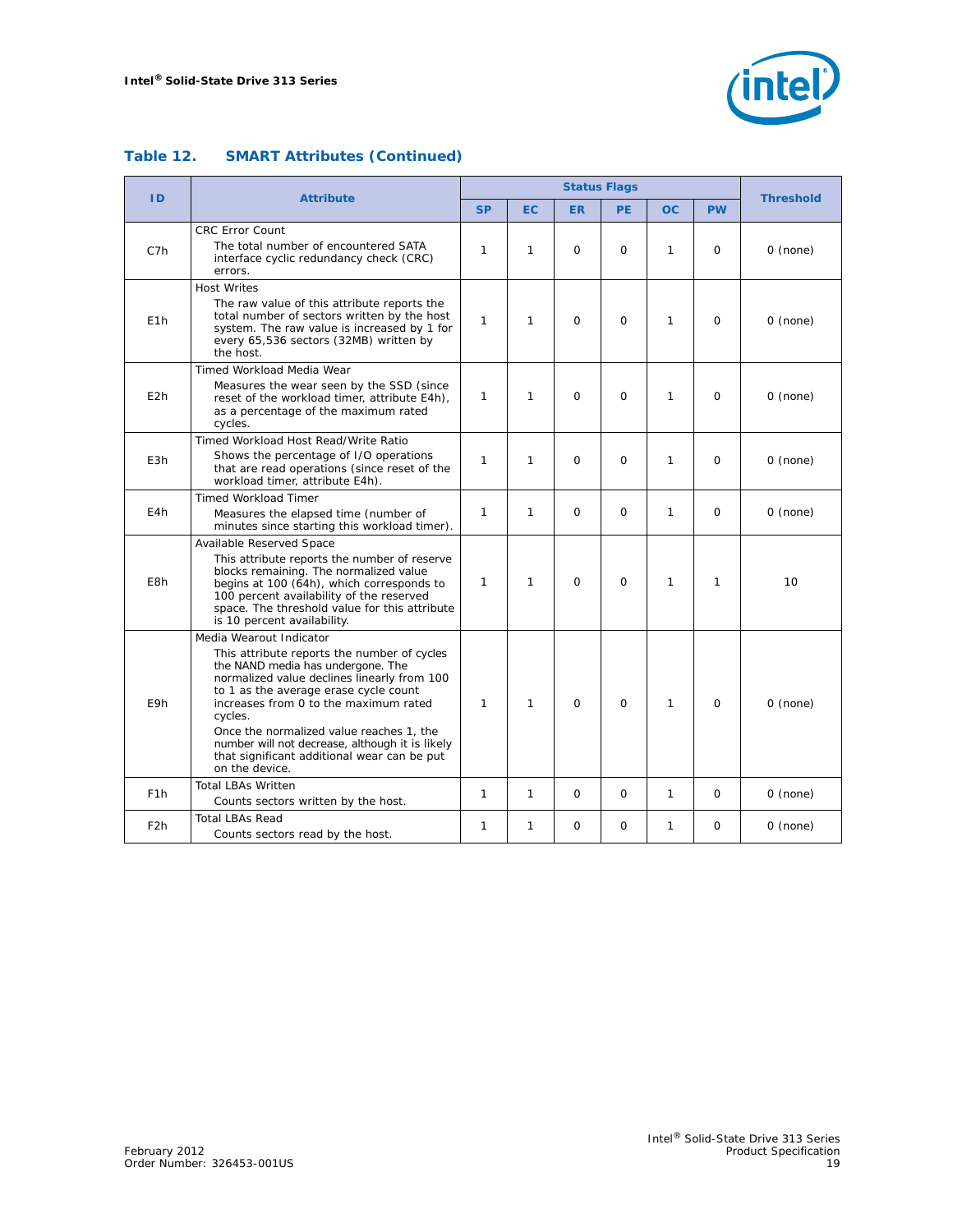

[Table 13](#page-19-2) defines the SMART attributes status flags.

#### <span id="page-19-2"></span>**Table 13. SMART Attribute Status Flags**

| <b>Status Flag</b> | <b>Description</b>          | Value $= 0$                            | Value $= 1$                                          |
|--------------------|-----------------------------|----------------------------------------|------------------------------------------------------|
| <b>SP</b>          | Self-preserving attribute   | Not a self-preserving attribute        | Self-preserving attribute                            |
| EC                 | Event count attribute       | Not an event count attribute           | Event count attribute                                |
| ER                 | Frror rate attribute        | Not an error rate attribute            | Frror rate attribute                                 |
| PF                 | Performance attribute       | Not a performance attribute            | Performance attribute                                |
| ОC                 | Online collection attribute | Collected only during offline activity | Collected during both offline and online<br>activity |
| <b>PW</b>          | Pre-fail warranty attribute | Advisory                               | Pre-fail                                             |

#### <span id="page-19-0"></span>**5.4.2 SMART Logs**

The Intel SSD 313 Series implements the following Log Addresses: 00h, 02h, 03h, 06h, and 07h.

The Intel SSD 313 Series implements host vendor specific logs (addresses 80h-9Fh) as read and write scratchpads, where the default value is zero (0). The Intel SSD 313 Series does not write any specific values to these logs unless directed by the host through the appropriate commands.

The Intel SSD 313 Series also implements a device vendor specific log at address A9h as a read-only log area with a default value of zero (0).

#### <span id="page-19-1"></span>**5.5 Device Statistics**

In addition to the SMART attribute structure, statistics pertaining to the operation and health of the Intel SSD 313 Series can be reported to the host on request through the Device Statistics log as defined in the ATA specification.

The Device Statistics log is a read-only GPL/SMART log located at read log address 0x04 and is accessible using READ LOG EXT, READ LOG DMA EXT or SMART READ LOG commands.

[Table 14](#page-19-3) lists the Device Statistics supported by the Intel SSD 313 Series.

| Page                             | <b>Offset</b> | <b>Description</b>                                                      | <b>Equivalent SMART attribute</b><br>if applicable |
|----------------------------------|---------------|-------------------------------------------------------------------------|----------------------------------------------------|
| 0x00                             |               | List of Supported Pages                                                 |                                                    |
|                                  | 0x08          | Power Cycle Count                                                       | 0 <sub>Ch</sub>                                    |
|                                  | 0x10          | Power-On Hours                                                          | 09h                                                |
|                                  | 0x18          | Logical Sectors Written                                                 | E <sub>1</sub> h                                   |
| Ox01 - General Statistics        | 0x20          | Num Write Commands - incremented by<br>one for every host write command |                                                    |
|                                  | 0x28          | <b>Logical Sectors Read</b>                                             | F <sub>2</sub> h                                   |
|                                  | 0x30          | Num Read Commands - incremented by<br>one for every host write command  |                                                    |
|                                  | 0x08          | Num Reported Uncorrectable Errors                                       | <b>BBh</b>                                         |
| 0x04 - General Errors Statistics | 0x10          | Num Resets Between Command<br>Acceptance and Completion                 |                                                    |
|                                  | 0x08          | Num Hardware Resets                                                     |                                                    |
| 0x06 - Transport Statistics      | 0x10          | Num ASR Events                                                          |                                                    |
|                                  | 0x18          | Num Interface CRC Errors                                                |                                                    |

#### <span id="page-19-3"></span>**Table 14. Device Statistics Log**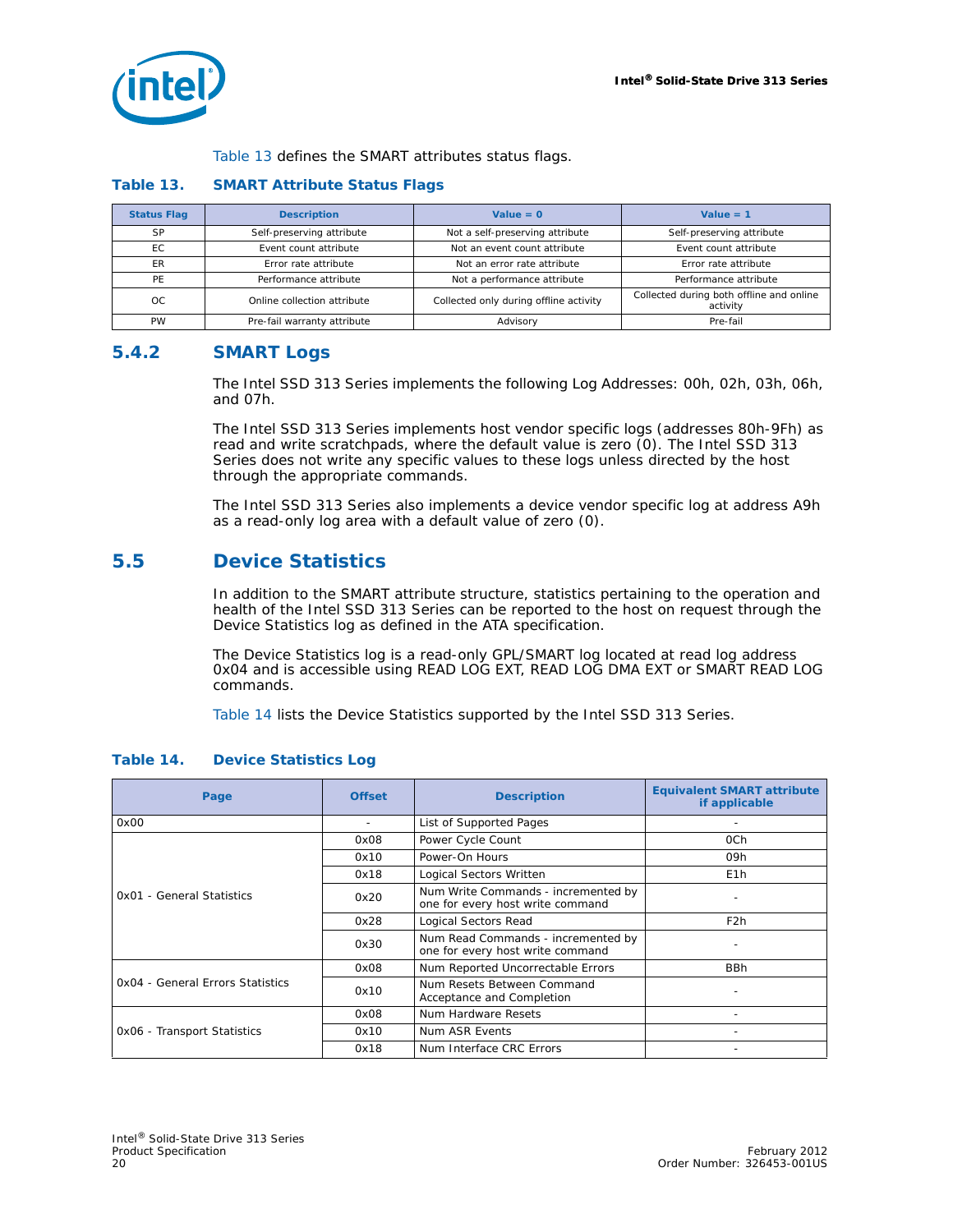

#### **Table 14. Device Statistics Log (Continued)**

| Page                                 | <b>Offset</b> | <b>Description</b>                  | <b>Equivalent SMART attribute</b><br>if applicable                                                                                                               |
|--------------------------------------|---------------|-------------------------------------|------------------------------------------------------------------------------------------------------------------------------------------------------------------|
| Ox07 - Solid State Device Statistics | 0x08          | Percentage Used Endurance Indicator | E9h<br>Note: This device statistic<br>counts up from 0 rather than<br>down from 100, and may go<br>beyond 100 for drives that<br>exceed their expected lifetime. |

### <span id="page-20-0"></span>**5.6 SMART Command Transport (SCT)**

With SMART Command Transport (SCT), a host can send commands and data to an SSD and receive status and data from an SSD using standard write/read commands to manipulate two SMART Logs:

- Log Address E0h ("SCT Command/Status") used to send commands and retrieve status
- Log Address E1h ("SCT Data Transfer") used to transport data

The Intel SSD 313 Series supports the following standard SCT actions:

- Write Same Intel SSD 313 Series implements this action code as described in the ATA specification.
- Error Recovery Control Intel SSD 313 Series accepts this action code, and will store and return error-recovery time limit values.
- Feature Control Intel SSD 313 Series supports feature code 0001h (write cache) and feature code 0002h (write cache reordering).

### <span id="page-20-1"></span>**5.7 Data Set Management Command Set**

The Intel SSD 313 Series supports the Data Set Management command set Trim attribute, which consists of:

• DATA SET MANAGEMENT EXT

#### <span id="page-20-2"></span>**5.8 Host Protected Area Command Set**

The Intel SSD 313 Series supports the Host Protected Area command set, which consists of:

- READ NATIVE MAX ADDRESS
- SET MAX ADDRESS
- READ NATIVE MAX ADDRESS EXT
- SET MAX ADDRESS EXT

The Intel SSD 313 Series also supports the following optional commands:

- SET MAX SET PASSWORD
- SET MAX LOCK
- SET MAX FREEZE LOCK
- SET MAX UNLOCK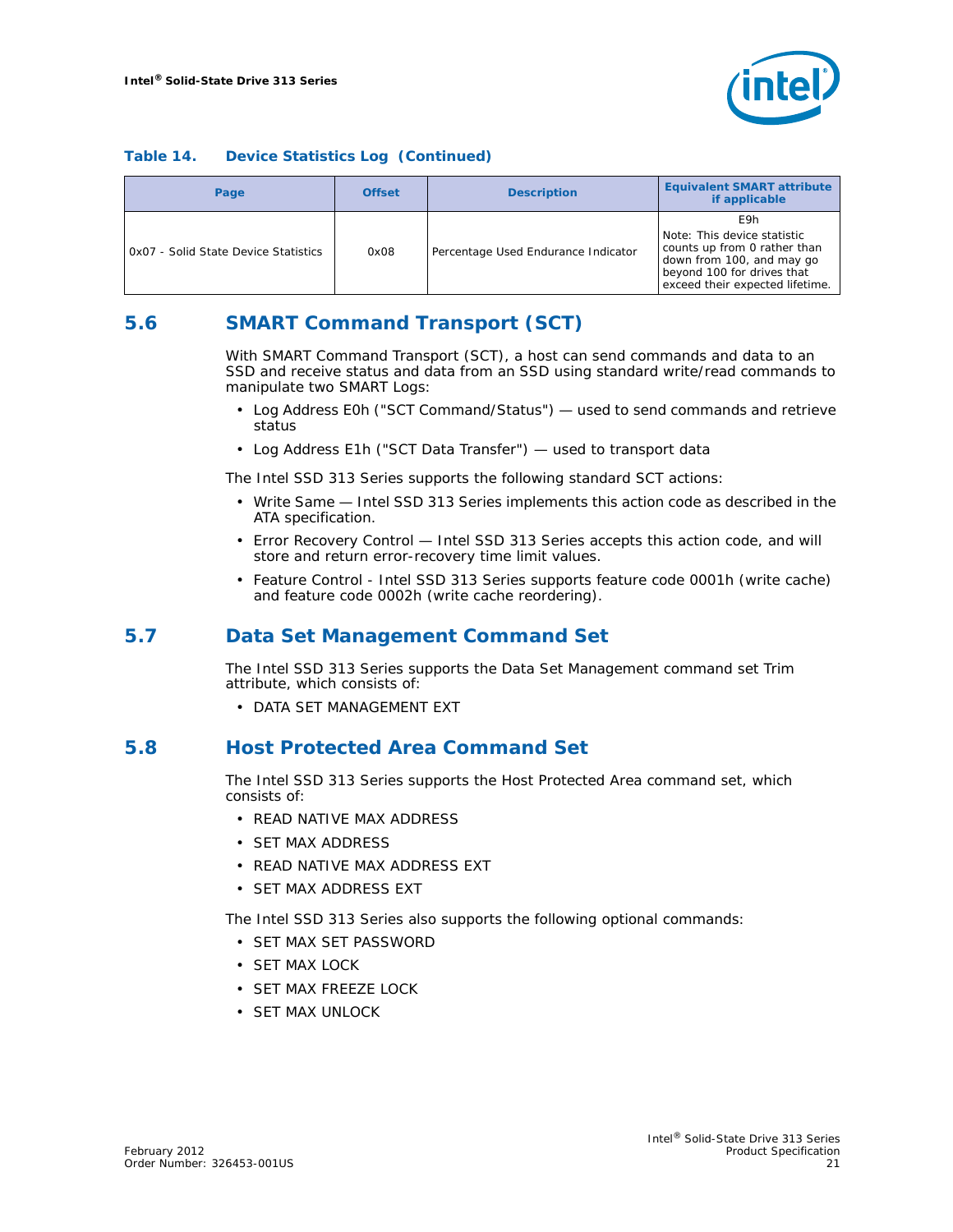

### <span id="page-21-0"></span>**5.9 48-Bit Address Command Set**

The Intel SSD 313 Series supports the 48-bit Address command set, which consists of:

- FLUSH CACHE EXT
- READ DMA EXT
- READ DATA NATIVE MAX ADDRESS
- READ NATIVE MAX ADDRESS EXT
- READ SECTOR(S) EXT
- READ VERIFY SECTOR(S) EXT
- SET MAX ADDRESS EXT
- WRITE DMA EXT
- WRITE MULTIPLE EXT
- WRITE SECTOR(S) EXT
- WRITE UNCORRECTABLE EXT

### <span id="page-21-1"></span>**5.10 Device Configuration Overlay Command Set**

The Intel SSD 313 Series supports the Device Configuration Overlay command set, which consists of:

- DEVICE CONFIGURATION FREEZE LOCK
- DEVICE CONFIGURATION IDENTITY
- DEVICE CONFIGURATION RESTORE
- DEVICE CONFIGURATION SET

#### <span id="page-21-2"></span>**5.11 General Purpose Log Command Set**

The Intel SSD 313 Series supports the General Purpose Log command set, which consists of:

- READ LOG EXT
- WRITE LOG EXT

#### <span id="page-21-3"></span>**5.12 Native Command Queuing**

The Intel SSD 313 Series supports the Native Command Queuing (NCQ) command set, which includes:

- READ FPDMA QUEUED
- WRITE FPDMA QUEUED

*Note:* With a maximum Queue Depth equal to 32.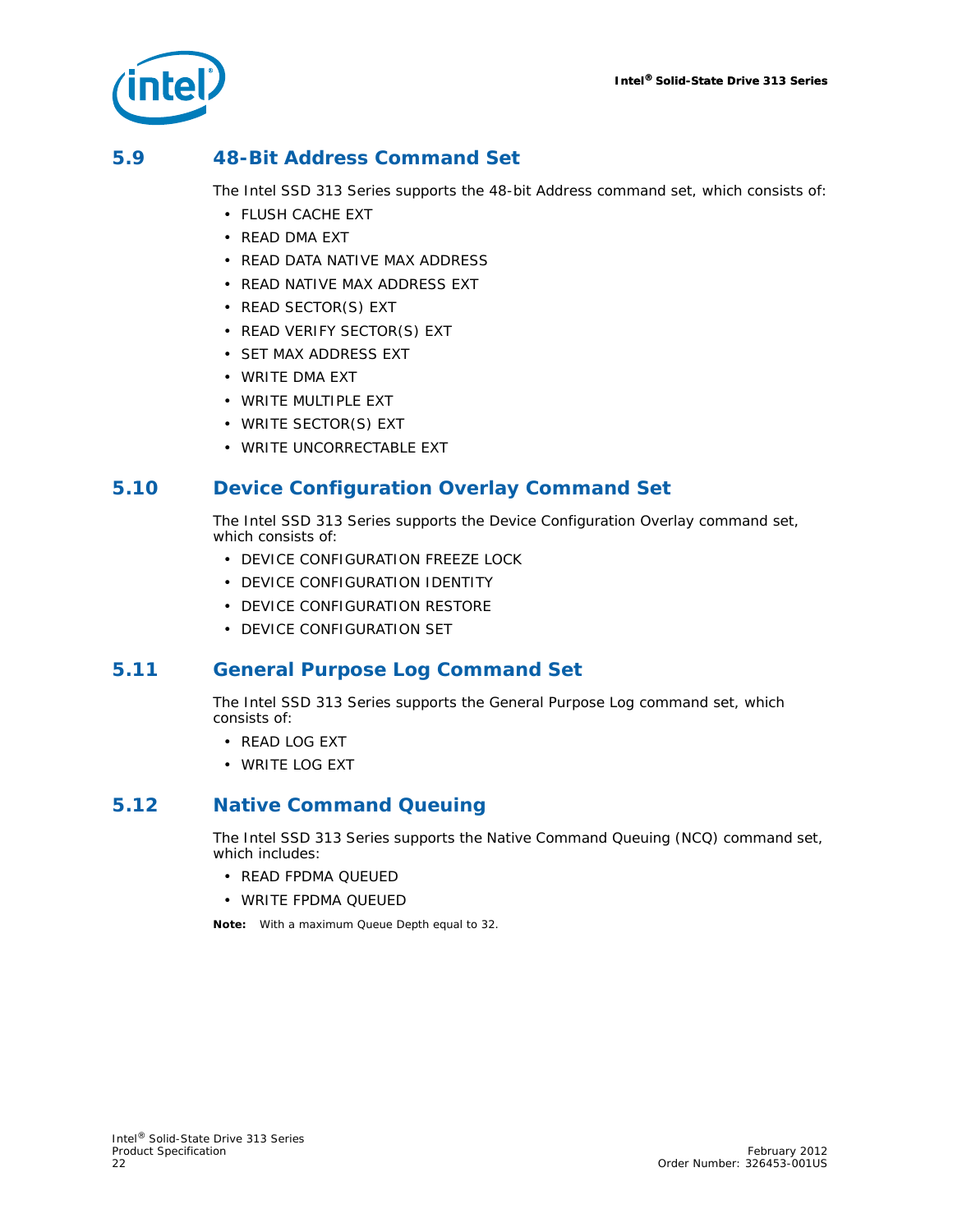

### <span id="page-22-0"></span>**5.13 Software Settings Preservation**

The Intel SSD 313 Series supports the SET FEATURES parameter to enable/disable the preservation of software settings.

### <span id="page-22-1"></span>**5.14 Device Initiated Power Management (DIPM)**

The Intel SSD 313 Series supports the SET FEATURES parameter to enable Device Initiated Power Management.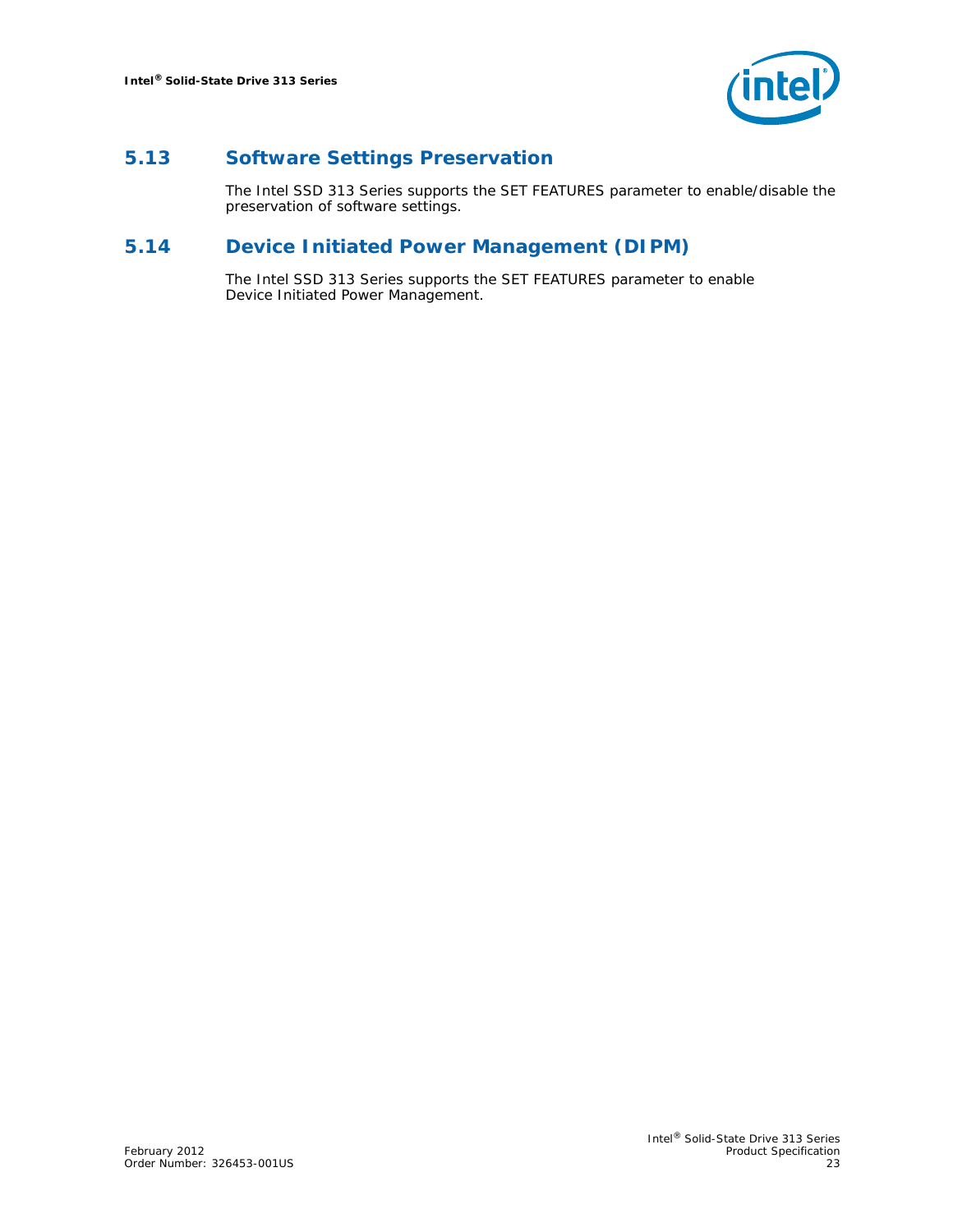

## <span id="page-23-0"></span>**6.0 Certifications and Declarations**

[Table 15](#page-23-2) describes the Device Certifications supported by the Intel SSD 313 Series.

<span id="page-23-2"></span>**Table 15. Device Certifications and Declarations**

| <b>Certification</b>  | <b>Description</b>                                                                                                                                                                                                                                                                                                                                                           |
|-----------------------|------------------------------------------------------------------------------------------------------------------------------------------------------------------------------------------------------------------------------------------------------------------------------------------------------------------------------------------------------------------------------|
| CE Compliant          | Low Voltage DIRECTIVE 2006/95/EC OF THE EUROPEAN PARLIAMENT AND OF THE COUNCIL of<br>12 December 2006, and EMC Directive 2004/108/EC OF THE EUROPEAN PARLIAMENT AND OF THE<br>COUNCIL of 15 December 2004.                                                                                                                                                                   |
| <b>UL Certified</b>   | Certified Underwriters Laboratories, Inc. Bi-National Component Recognition; UL 60950-1, 2nd<br>Edition, 2007-03-27 (Information Technology Equipment - Safety - Part 1: General Requirements)<br>CSA C22.2 No. 60950-1-07, 2nd Edition, 2007-03 (Information Technology Equipment - Safety -<br>Part 1: General Requirements).                                              |
| C-Tick Compliant      | Compliance with the Australia/New Zealand Standard AS/NZS3548 and Electromagnetic<br>Compatibility (EMC) Framework requirements of the Australian Communication Authority (ACA).                                                                                                                                                                                             |
| <b>BSMI Compliant</b> | Compliance to the Taiwan EMC standard CNS 13438: Information technology equipment - Radio<br>disturbance Characteristics - limits and methods of measurement, as amended on June 1, 2006, is<br>harmonized with CISPR 22: 2005.04.                                                                                                                                           |
| <b>KCC</b>            | Compliance with paragraph 1 of Article 11 of the Electromagnetic Compatibility control Regulation<br>and meet the Electromagnetic Compatibility (EMC) Framework requirements of the Radio Research<br>Laboratory (RRL) Ministry of Information and Communication Republic of Korea.                                                                                          |
| Microsoft WHOL        | Microsoft Windows Hardware Quality Labs                                                                                                                                                                                                                                                                                                                                      |
| RoHS Compliant        | Restriction of Hazardous Substance Directive                                                                                                                                                                                                                                                                                                                                 |
| <b>VCCI</b>           | Voluntary Control Council for Interface to cope with disturbance problems caused by personal<br>computers or facsimile.                                                                                                                                                                                                                                                      |
| SATA-IO               | Indicates certified logo program from Serial ATA International Organization                                                                                                                                                                                                                                                                                                  |
| Low Halogen           | Applies only to brominated and chlorinated flame retardants (BFRs/CFRs) and PVC in the final<br>product. Intel components as well as purchased components on the finished assembly meet JS-709<br>requirements, and the PCB/substrate meet IEC 61249-2-21 requirements. The replacement of<br>halogenated flame retardants and/or PVC may not be better for the environment. |
| <b>WEEE</b>           | Directive on Waste Electrical and Electronic Equipment                                                                                                                                                                                                                                                                                                                       |

### <span id="page-23-1"></span>**7.0 References**

[Table 16](#page-23-3) identifies the standards information referenced in this document.

#### <span id="page-23-3"></span>**Table 16. Standards References**

| Date or<br>$Rev.$ # | Title                                                                                                                                                                 | Location                                                                                               |
|---------------------|-----------------------------------------------------------------------------------------------------------------------------------------------------------------------|--------------------------------------------------------------------------------------------------------|
| Sept 2010           | Solid-State Drive (SSD) Requirements and Endurance Test<br>Method (JESD218)                                                                                           | http://www.jedec.org/<br>standardsdocuments/docs/jesd218/                                              |
| Dec 2008            | <b>VCCI</b>                                                                                                                                                           | http://www.vcci.jp/vccie/                                                                              |
| June 2009           | RoHS                                                                                                                                                                  | http://gdms.intel.com/<br>Click Search MDDS Database and search<br>for material description datasheet. |
| August 2004         | ATA8-ACS Specification                                                                                                                                                | http://www.t13.org/                                                                                    |
| February 2007       | Serial ATA Revision 2.6                                                                                                                                               | http://www.sata-io.org/                                                                                |
|                     | Compliance with EN 55022:1998 Information technology<br>equipment - Radio disturbance characteristics - Limits and<br>methods of measurement CISPR 22:1997 (Modified) | http://www.iec.ch/                                                                                     |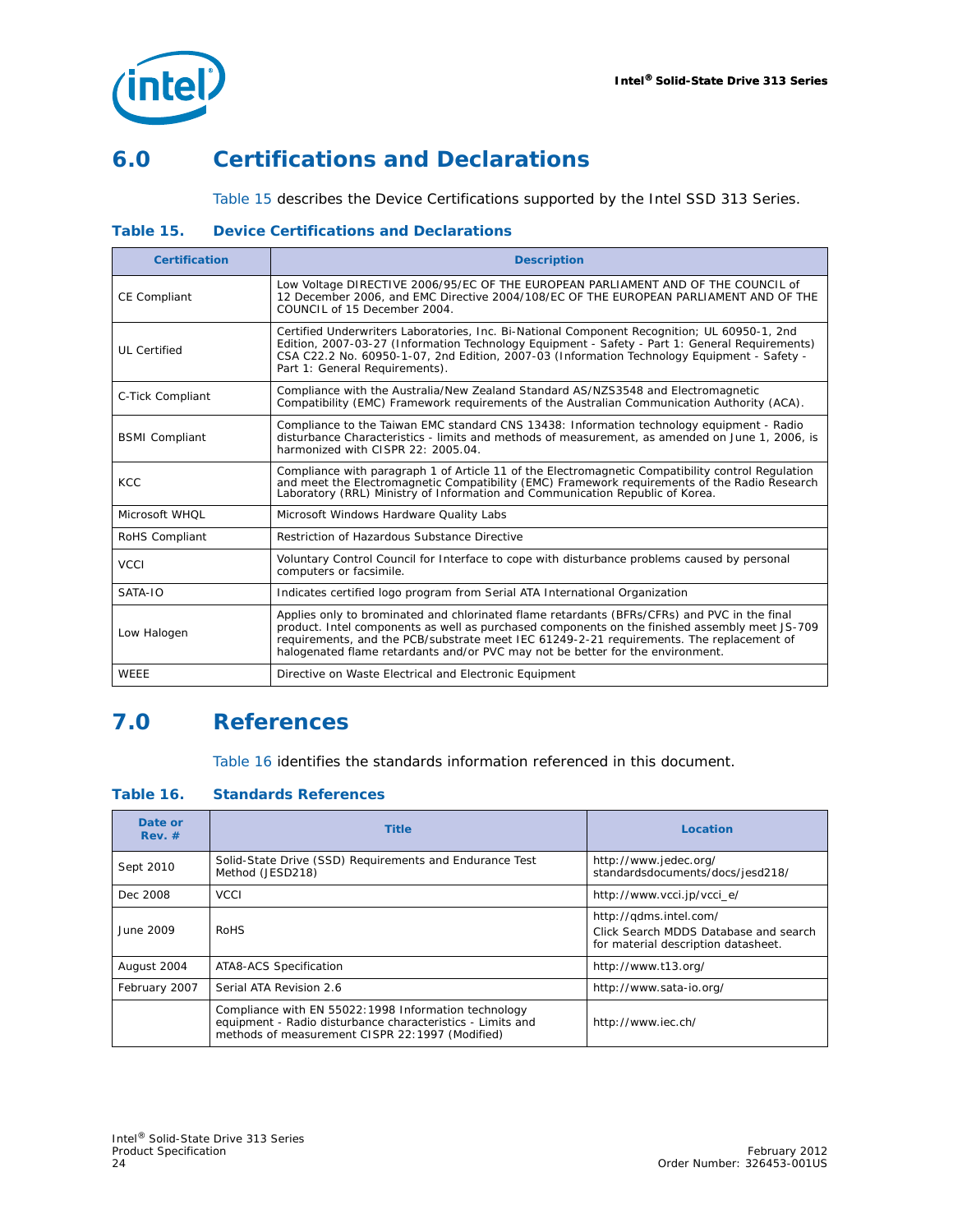

## <span id="page-24-0"></span>**8.0 Terms and Acronyms**

[Table 17](#page-24-1) defines the terms and acronyms used in this document.

#### <span id="page-24-1"></span>**Table 17. Glossary of Terms and Acronyms**

| <b>Term</b>                                       | <b>Definition</b>                                                                                                                                                                                             |  |  |
|---------------------------------------------------|---------------------------------------------------------------------------------------------------------------------------------------------------------------------------------------------------------------|--|--|
| ATA                                               | Advanced Technology Attachment                                                                                                                                                                                |  |  |
| <b>DAS</b>                                        | Device Activity Signal                                                                                                                                                                                        |  |  |
| <b>DIPM</b>                                       | Device Initiated Power Management                                                                                                                                                                             |  |  |
| <b>DMA</b>                                        | <b>Direct Memory Access</b>                                                                                                                                                                                   |  |  |
| <b>ESD</b>                                        | Electro-Static Discharge                                                                                                                                                                                      |  |  |
| <b>EXT</b>                                        | Extended                                                                                                                                                                                                      |  |  |
| <b>FPDMA</b>                                      | First Party Direct Memory Access                                                                                                                                                                              |  |  |
| GВ                                                | Gigabyte (1,000,000 bytes)<br>Note: The total usable capacity of the SSD may be less than the total physical capacity<br>because a small portion of the capacity is used for NAND flash maintenance purposes. |  |  |
| <b>GND</b>                                        | Ground                                                                                                                                                                                                        |  |  |
| KB                                                | Kilobytes (1,024 bytes)                                                                                                                                                                                       |  |  |
| <b>IOPS</b><br>Input/Output Operations Per Second |                                                                                                                                                                                                               |  |  |
| LBA                                               | <b>Logical Block Address</b>                                                                                                                                                                                  |  |  |
| Megabyte (1,000,000 bytes)<br>MВ                  |                                                                                                                                                                                                               |  |  |
| <b>mSATA</b><br>Mini-SATA                         |                                                                                                                                                                                                               |  |  |
| <b>MTBF</b>                                       | Mean Time Between Failures                                                                                                                                                                                    |  |  |
| <b>NCQ</b>                                        | Native Command Queuing                                                                                                                                                                                        |  |  |
| <b>NOP</b>                                        | No Operation                                                                                                                                                                                                  |  |  |
| PIO                                               | Programmed Input/Output                                                                                                                                                                                       |  |  |
| <b>RDT</b>                                        | Reliability Demonstration Test                                                                                                                                                                                |  |  |
| <b>RMS</b>                                        | Root Mean Squared                                                                                                                                                                                             |  |  |
| <b>SATA</b>                                       | Serial Advanced Technology Attachment                                                                                                                                                                         |  |  |
| <b>SLC</b>                                        | Single-level Cell                                                                                                                                                                                             |  |  |
| <b>SMART</b>                                      | Self-Monitoring, Analysis and Reporting Technology                                                                                                                                                            |  |  |
| SSD                                               | Solid-State Drive                                                                                                                                                                                             |  |  |
| <b>TYP</b>                                        | Typical                                                                                                                                                                                                       |  |  |
| <b>UBER</b>                                       | Uncorrectable Bit Error Rate                                                                                                                                                                                  |  |  |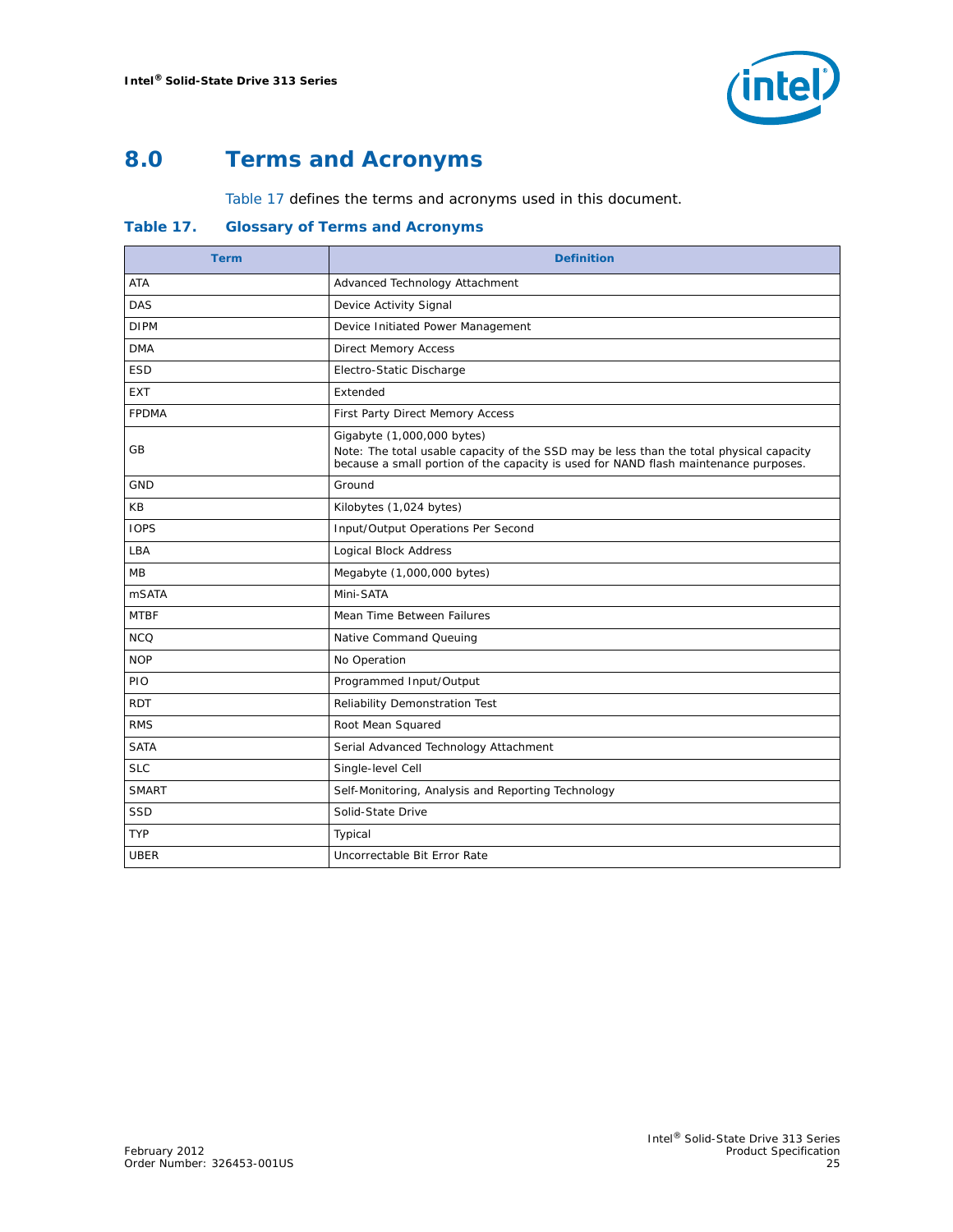*Intel® Solid-State Drive 313 Series*



## <span id="page-25-0"></span>**9.0 Revision History**

| <b>Date</b>   | <b>Revision</b> | <b>Description</b> |
|---------------|-----------------|--------------------|
| February 2012 | 001             | Initial release.   |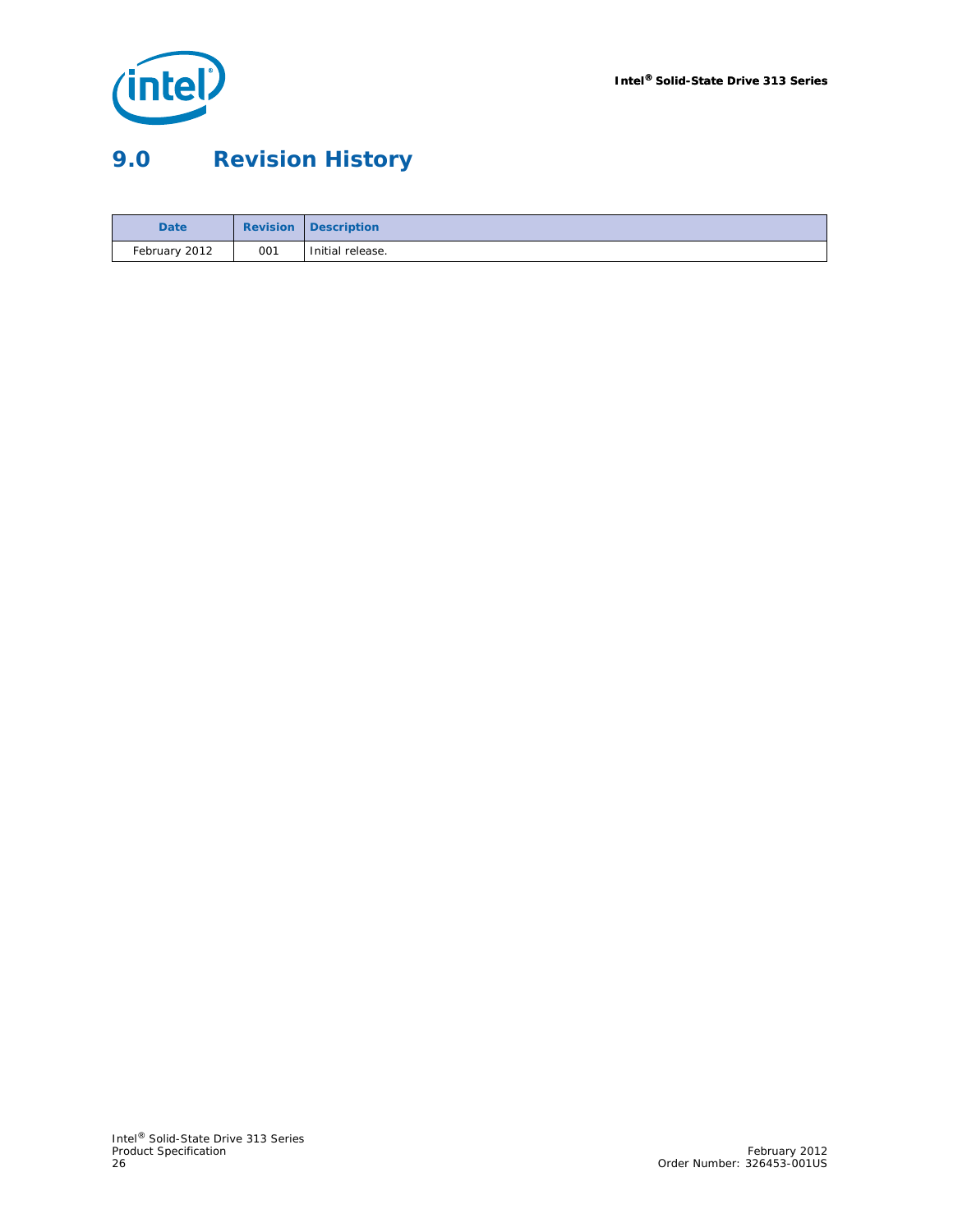

## <span id="page-26-0"></span>**Appendix A IDENTIFY DEVICE Command Data**

[Table 18](#page-26-1) details the sector data returned after issuing an IDENTIFY DEVICE command.

| <b>Word</b>    | $F = Fixed$<br>$V = Variable$<br>$X = Both$ | <b>Default Value</b>             | <b>Description</b>                                                              |
|----------------|---------------------------------------------|----------------------------------|---------------------------------------------------------------------------------|
| 0              | F                                           | 0040h                            | General configuration bit-significant information                               |
| $\mathbf{1}$   | X                                           | 3FFFh                            | Obsolete - Number of logical cylinders (16,383)                                 |
| $\overline{2}$ | V                                           | C837h                            | Specific configuration                                                          |
| 3              | Χ                                           | 0010h                            | Obsolete - Number of logical heads (16)                                         |
| $4 - 5$        | Χ                                           | 0h                               | Retired                                                                         |
| 6              | X                                           | 003Fh                            | Obsolete - Number of logical sectors per logical track (63)                     |
| $7 - 8$        | V                                           | 0h                               | Reserved for assignment by the CompactFlash* Association (CFA)                  |
| 9              | Χ                                           | 0h                               | Retired                                                                         |
| $10 - 19$      | F                                           | Varies                           | Serial number (20 ASCII characters)                                             |
| $20 - 21$      | Χ                                           | 0h                               | Retired                                                                         |
| 22             | Χ                                           | 0h                               | Obsolete                                                                        |
| $23 - 26$      | F                                           | Varies                           | Firmware revision (8 ASCII characters)                                          |
| $27 - 46$      | F                                           | Varies                           | Model number (Intel® Solid-State Drive)                                         |
| 47             | F                                           | 8010h                            | 7:0—Maximum number of sectors transferred per interrupt on MULTIPLE<br>commands |
| 48             | F                                           | 0h                               | Reserved                                                                        |
| 49             | F                                           | 2F00h                            | Capabilities                                                                    |
| 50             | F                                           | 4000h                            | Capabilities                                                                    |
| $51 - 52$      | Χ                                           | 0h                               | Obsolete                                                                        |
| 53             | F                                           | 0007h                            | Words 88 and 70:64 Valid                                                        |
| 54             | X                                           | 3FFFh                            | Obsolete - Number of logical cylinders (16,383)                                 |
| 55             | X                                           | 0010h                            | Obsolete - Number of logical heads (16)                                         |
| 56             | X                                           | 003Fh                            | Obsolete - Number of logical sectors per logical track (63)                     |
| 57-58          | Χ                                           | 00FBFC10h                        | Obsolete                                                                        |
| 59             | V                                           | 0110h                            | Number of sectors transferred per interrupt on MULTIPLE commands                |
| $60 - 61$      | F                                           | 20GB: 2547C30h<br>24GB: 2CBB7B0h | Total number of user-addressable sectors                                        |
| 62             | X                                           | 0h                               | Obsolete                                                                        |
| 63             | F                                           | 0007h                            | Multi-word DMA modes supported/selected                                         |
| 64             | F                                           | 0003h                            | PIO modes supported                                                             |
| 65             | F                                           | 0078h                            | Minimum Multiword DMA transfer cycle time per word                              |
| 66             | F                                           | 0078h                            | Manufacturer's recommended Multiword DMA transfer cycle time                    |
| 67             | F                                           | 0078h                            | Minimum PIO transfer cycle time without flow control                            |
| 68             | F                                           | 0078h                            | Minimum PIO transfer cycle time with IORDY flow control                         |
| 69             | F                                           | 4020h                            | <b>Additional Supported</b>                                                     |
| 70             | $\mathsf F$                                 | 0h                               | Reserved                                                                        |

#### <span id="page-26-1"></span>**Table 18. Returned Sector Data**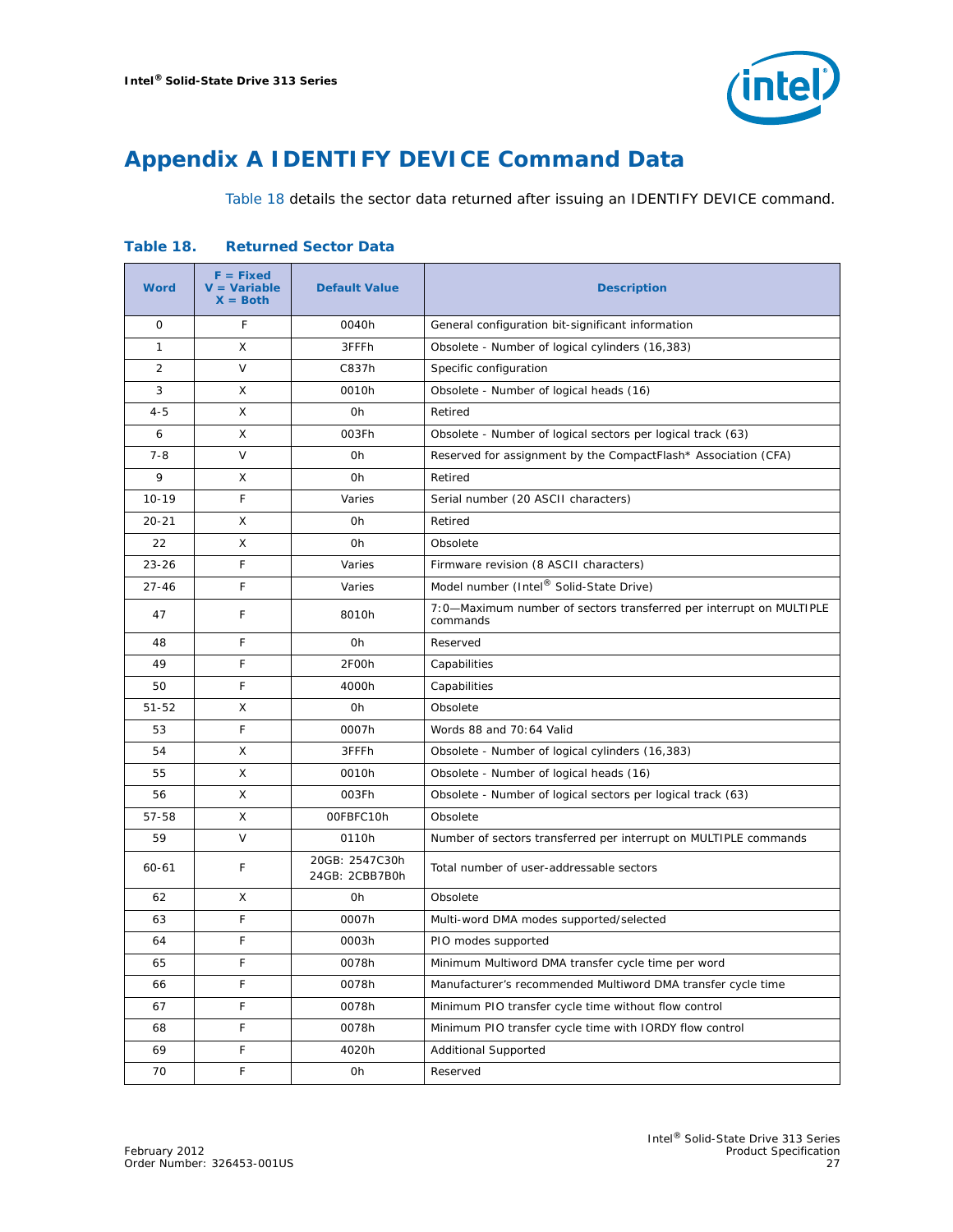

| <b>Word</b> | $F =$ Fixed<br>$V = \text{Variable}$<br>$X = Both$ | <b>Default Value</b>             | <b>Description</b>                                                                                                            |
|-------------|----------------------------------------------------|----------------------------------|-------------------------------------------------------------------------------------------------------------------------------|
| $71 - 74$   | F                                                  | 0h                               | Reserved for the IDENTIFY PACKET DEVICE command                                                                               |
| 75          | F                                                  | 001Fh                            | Queue depth                                                                                                                   |
| 76          | F                                                  | 0506h                            | Serial ATA capabilities                                                                                                       |
| 77          | F                                                  | 0h                               | Reserved for future Serial ATA definition                                                                                     |
| 78          | F                                                  | 0048h                            | Serial ATA features supported                                                                                                 |
| 79          | V                                                  | 0040h                            | Serial ATA features enabled                                                                                                   |
| 80          | F                                                  | 01FCh                            | Major version number                                                                                                          |
| 81          | F                                                  | 0029h                            | Minor version number                                                                                                          |
| 82          | F                                                  | 746Bh                            | Command set supported                                                                                                         |
| 83          | F                                                  | 7D01h                            | Command sets supported                                                                                                        |
| 84          | F                                                  | 6163h                            | Command set/feature supported extension                                                                                       |
| 85          | V                                                  | 7469h                            | Command set/feature enabled                                                                                                   |
| 86          | V                                                  | BC01h                            | Command set/feature enabled                                                                                                   |
| 87          | V                                                  | 6163h                            | Command set/feature default                                                                                                   |
| 88          | V                                                  | 407Fh                            | Ultra DMA Modes                                                                                                               |
| 89          | F                                                  | 0001h                            | Time required for security erase unit completion                                                                              |
| 90          | F                                                  | 0001h                            | Time required for enhanced security erase completion                                                                          |
| 91          | V                                                  | 0h                               | Current advanced power management value                                                                                       |
| 92          | $\vee$                                             | FFFEh                            | Master Password Revision Code                                                                                                 |
| 93          | F                                                  | 0h                               | Hardware reset result: the contents of bits (12:0) of this word shall<br>change only during the execution of a hardware reset |
| 94          | $\vee$                                             | 0h                               | Vendor's recommended and actual acoustic management value                                                                     |
| 95          | F                                                  | 0h                               | Stream minimum request size                                                                                                   |
| 96          | V                                                  | 0h                               | Streaming transfer time - DMA                                                                                                 |
| 97          | V                                                  | 0h                               | Streaming access latency - DMA and PIO                                                                                        |
| 98-99       | F                                                  | 0h                               | Streaming performance granularity                                                                                             |
| 100-103     | V                                                  | 20GB: 2547C30h<br>24GB: 2CBB7B0h | Maximum user LBA for 48-bit address feature set                                                                               |
| 104         | V                                                  | 0h                               | Streaming transfer time - PIO                                                                                                 |
| 105         | F                                                  | 0008h                            | Reserved                                                                                                                      |
| 106         | F                                                  | 4000h                            | Physical sector size / logical sector size                                                                                    |
| 107         | F                                                  | 0h                               | Inter-seek delay for ISO-7779 acoustic testing in microseconds                                                                |
| 108-111     | F                                                  | Varies                           | Unique ID                                                                                                                     |
| 112-115     | F                                                  | 0h                               | Reserved for world wide name extension to 128 bits                                                                            |
| 116         | V                                                  | 0h                               | Reserved for technical report                                                                                                 |
| 117-118     | F                                                  | 0h                               | Words per logical sector                                                                                                      |
| 119         | F                                                  | 401Ch                            | Supported settings                                                                                                            |
| 120         | F                                                  | 401Ch                            | Command set/feature enabled/supported                                                                                         |
| 121-126     | F                                                  | 0h                               | Reserved                                                                                                                      |
| 127         | F                                                  | 0h                               | Removable Media Status Notification feature set support                                                                       |

#### **Table 18. Returned Sector Data (Continued)**